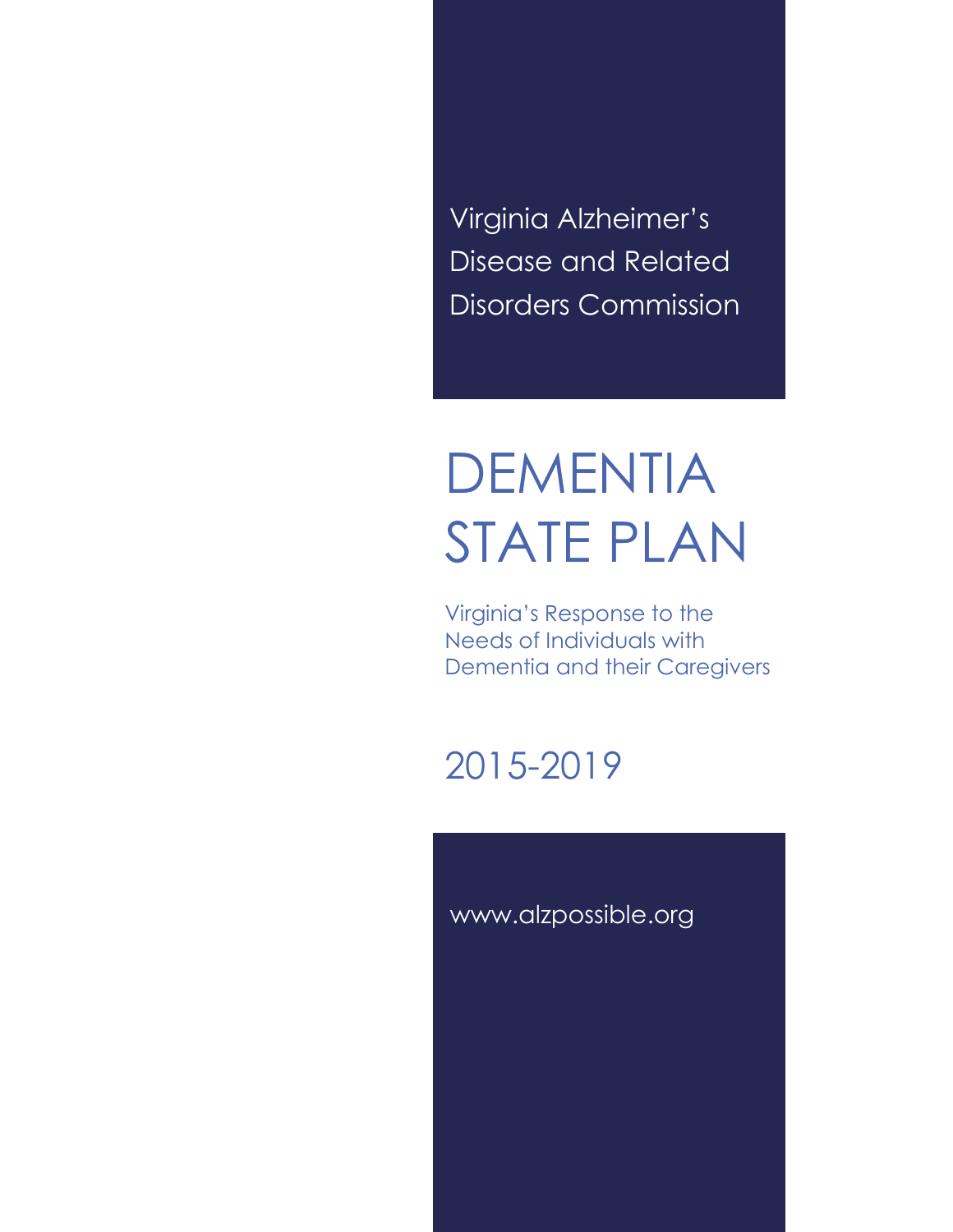|                                          | LETTER FROM THE CHAIR TO THE GOVERNOR AND GENERAL ASSEMBLY |                                                                                                            |    |  |  |
|------------------------------------------|------------------------------------------------------------|------------------------------------------------------------------------------------------------------------|----|--|--|
|                                          | <b>VISION</b>                                              |                                                                                                            |    |  |  |
|                                          | <b>DEMENTIA</b>                                            |                                                                                                            |    |  |  |
|                                          | <b>DEMENTIA IN VIRGINIA</b>                                |                                                                                                            |    |  |  |
|                                          | ACCOMPLISHMENTS: 2011-2015                                 |                                                                                                            |    |  |  |
| 15<br><b>OVERVIEW OF GOALS</b>           |                                                            |                                                                                                            |    |  |  |
|                                          | Goal 1                                                     | Coordinate Quality Dementia Services in the Commonwealth to<br><b>Ensure Dementia-Capability</b>           | 16 |  |  |
|                                          | Goal 2                                                     | Use Dementia Related Data to Improve Public Health                                                         | 19 |  |  |
|                                          | Goal 3                                                     | Increase Awareness and Create Dementia Specific Training                                                   | 21 |  |  |
|                                          | Goal 4                                                     | Provide Access to Quality Coordinated Care for Individuals with<br>Dementia in the Most Integrated Setting | 24 |  |  |
|                                          | Goal 5                                                     | Expand Resources for Dementia Specific Translational Research<br>and Evidence-Based Practices              | 27 |  |  |
| DEMENTIA STATE PLAN DEVELOPMENT PROCESS  |                                                            |                                                                                                            |    |  |  |
| <b>CONTRIBUTIONS AND ACKNOWLEDGMENTS</b> |                                                            |                                                                                                            |    |  |  |
|                                          | <b>GLOSSARY</b>                                            |                                                                                                            |    |  |  |
|                                          | <b>REFERENCES</b>                                          |                                                                                                            |    |  |  |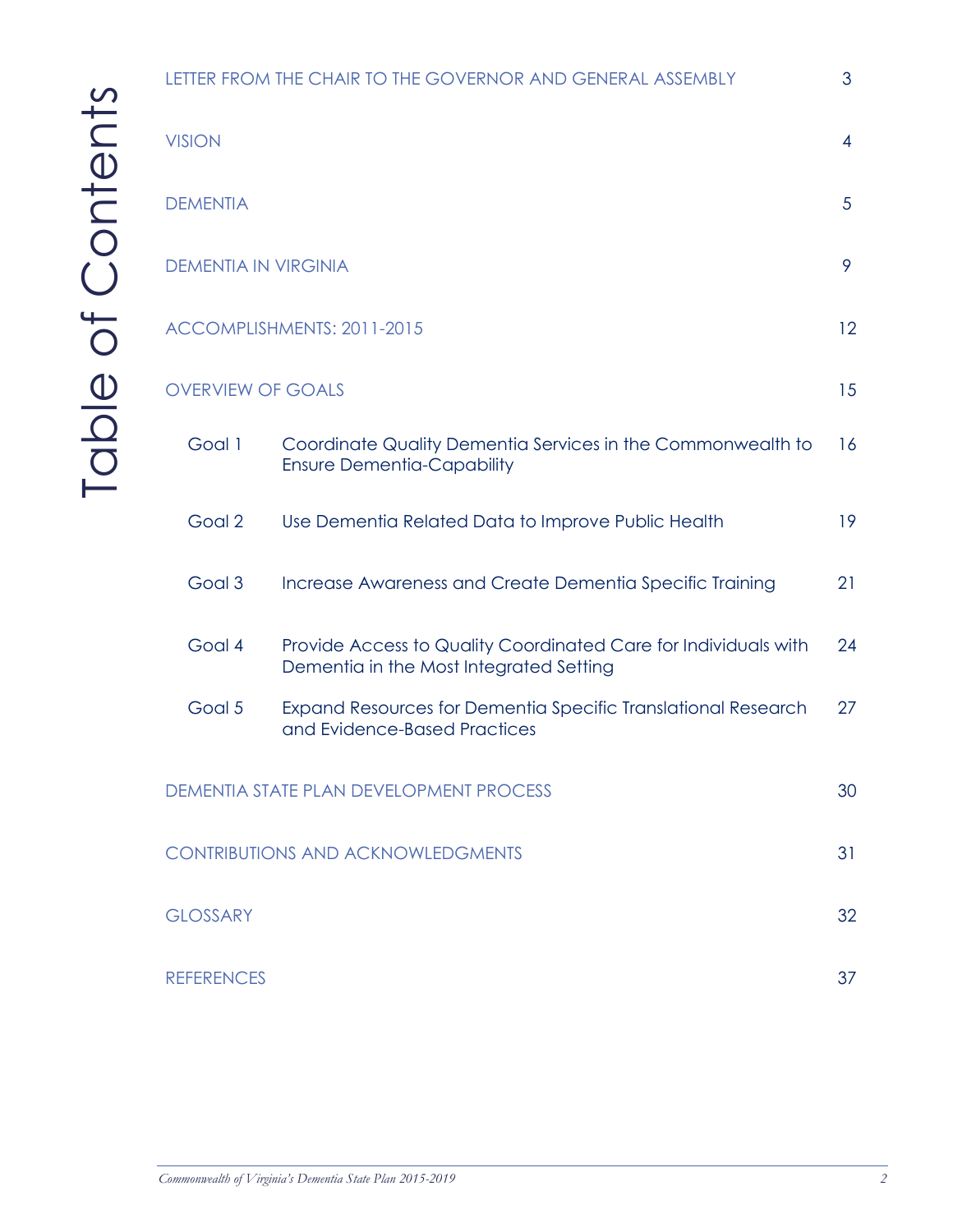

#### **COMMONWEALTH OF VIRGINIA** *Alzheimer's Disease and Related Disorders Commission*

October 1, 2015

The Honorable Terence R. McAuliffe and Members of the Virginia General Assembly:

The Alzheimer's Disease and Related Disorders Commission is pleased to present the *2015-2019 Dementia State Plan: Virginia's Response to the Needs of Individuals with Dementia and their Caregivers.* 

The Commission has worked diligently to develop this plan through collaboration with researchers and clinicians and through a statewide series of public listening sessions with individuals with dementia, their families and services providers. The sessions provided valuable input. Over 100 Virginians attended the public listening sessions, which were conducted in partnership with the four chapters of the Alzheimer's Association serving Virginia and Mountain Empire Older Citizens in Big Stone Gap. The Commission received additional comments by telephone, mail, and e-mail.

An estimated 130,000 Virginians have Alzheimer's disease and related dementias. Planning now is essential. The five goals of the plan provide a comprehensive vision to:

- 1. Coordinate Quality Dementia Services to Ensure Dementia Capability
- 2. Use Dementia Related Data to Improve Public Health
- 3. Increase Awareness and Create Dementia Specific Training
- 4. Provide Access to Quality Coordinated Care in the Most Integrated Setting
- 5. Expand Resources for Translational Research and Evidence-Based Practices

The Commission has developed recommendations and strategies to further the Commonwealth's dementia-capability, which will be overseen by focused workgroups to facilitate realization of the goals. The Commission will evaluate and track progress on these recommendations and looks forward to reporting accomplishments in the future. While achieving this vision will likely require additional resources, progress can also be made through innovation and collaboration. If you would like to share your thoughts and ideas with the Commission, please contact any of the Commission members or the staff at the Virginia Department for Aging and Rehabilitative Services.

Sincerely,

Countrey

Courtney S. Tierney, Chair Alzheimer's Disease and Related Disorders Commission

*Lory Phillippo, MPH, OTR/L Laura Adkins Vivian Bagby, RN, MS Laura Bowser Sharon E. Davis Chris Desimone, Esq. Julia Trivett Dillon Valerie Hopson-Bell, B.A., C.M.C. W. Thomas Hudson, Esq. Janet L. Honeycutt Carol Manning, Ph.D, ABPP-CN Lynne Seward Patricia W. Slattum, Pharm.D, Ph.D.*

*Kevin P. Walsh, DC*

*Courtney S. Tierney , MSW, Chair*

*[www.alzpossible.org](http://www.alzpossible.org/) [vda.virginia.gov/alzcommission.asp](http://www.vda.virginia.gov/alzcommission.asp)*

*Department for Aging and Rehabilitative Services Virginia Division for the Aging 1610 Forest Avenue, Suite 100 Richmond, Virginia 23229*

*[aging@dars.virginia.gov](mailto:aging@dars.virginia.gov) (804) 662-9333 Fax (804) 662-7035*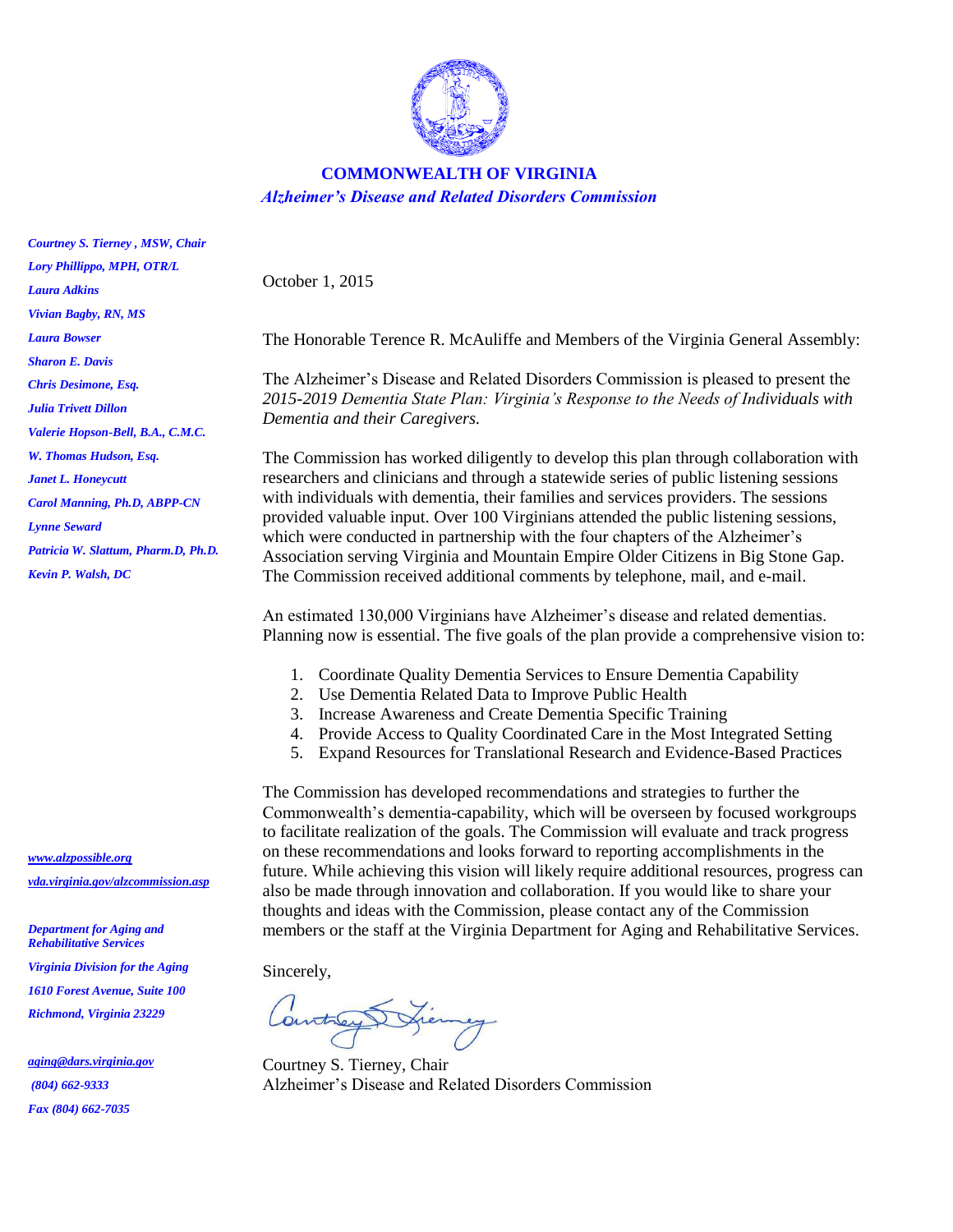# 2015 - 2019

With the Dementia State Plan as a strategic plan for policy, the Alzheimer's Disease and Related Disorders Commission (the Commission) and its partners envision a dementia-capable Virginia that provides ethical, person-centered, evidencebased, and high quality care across the continuum of the disease through a coordinated system that meets the needs of individuals with dementia, regardless of age, and their caregivers.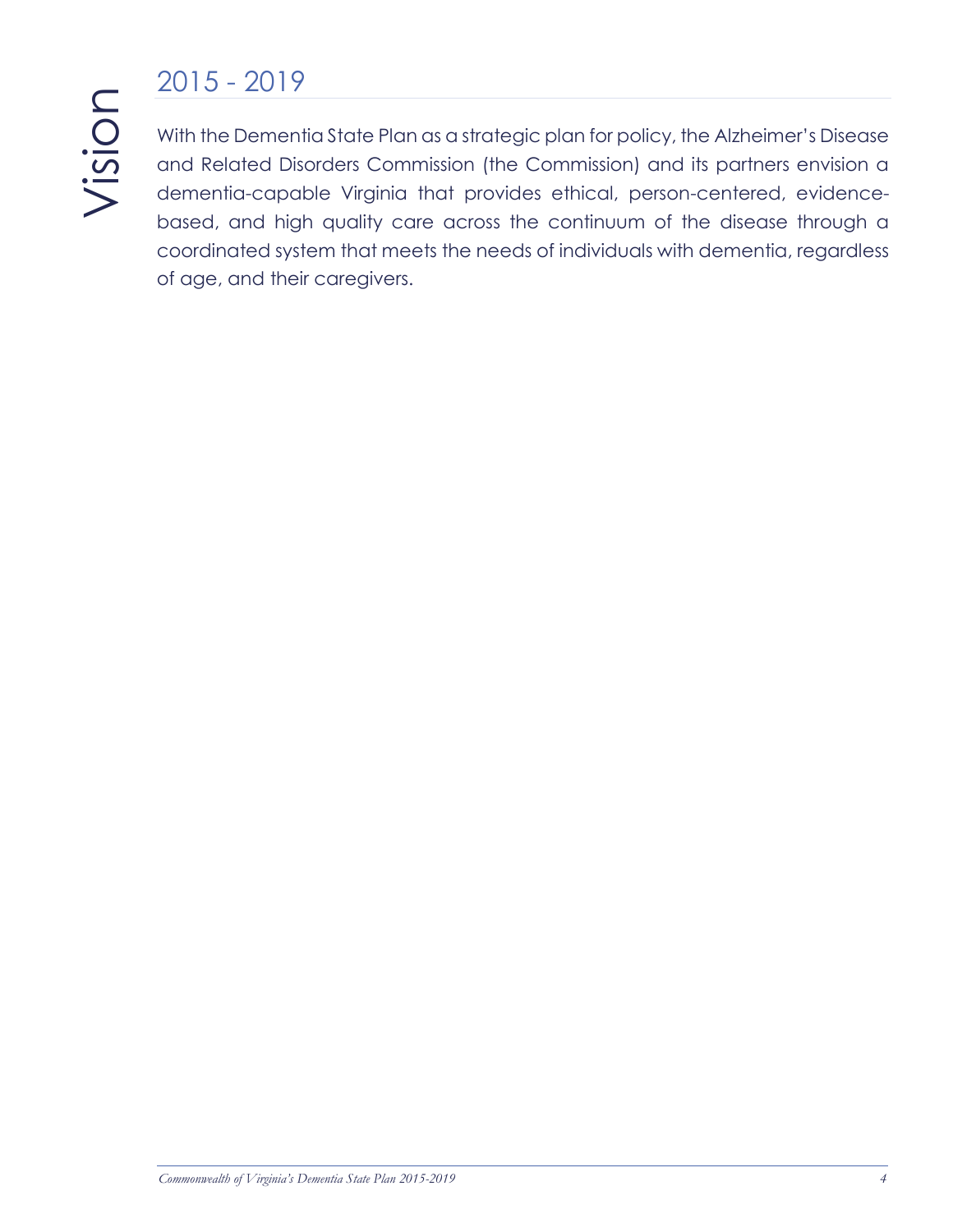# WHAT IS DEMENTIA?

Dementia is a progressive and ultimately fatal collection of neurodegenerative diseases, which affect cognition and memory (Alzheimer's Association, 2014). Over time dementia can cause changes in memory, thought, navigation, language, behavior, mood and personality (AlzPossible webinar, 2011). Behavioral changes observed during the onset of dementia can include poor judgment, difficulty with problem solving, the inability to manage finances, misplacing items and disconnection from the date or season.

According to the American Psychiatric Association (APA), dementia can be categorized as mild or major. The fifth edition of the Diagnostic and Statistical Manual of Mental Disorders (DSM) released in 2013 states that mild dementia involves modest cognitive decline recognized by cognitive testing, which causes the performance of everyday tasks to require greater effort. Major dementia involves substantial cognitive decline recognized by cognitive testing and assistance is required to complete daily activities (American Psychiatric Association, 2013).

Irreversible forms of dementia can be categorized as cortical or sub-cortical. Cortical dementia involves disorders affecting the cerebral cortex, the outer layers of the brain, and causes impairment in memory and language. Common cortical dementias include Alzheimer's disease, frontotemporal dementia, vascular dementia and Creutzfeldt-Jakob disease (AlzPossible webinar, 2011). Alzheimer's disease is the most common form of dementia representing approximately 60 to 80 percent of dementia cases and is the sixthleading cause of death in the United States (Alzheimer's Association, 2014). Sub-cortical dementia affects portions of the brain below the cortex causing changes in attention span and personality. Types of sub-cortical dementia include dementia caused by Huntington's disease, dementia caused by Parkinson's disease, alcohol-induced persisting dementia, and Lewy body dementia (AlzPossible webinar, 2011). It is not uncommon for individuals to have two or more types of dementia. In fact, in the United States, 75 percent of individuals with dementia aged 75 years and older have mixed pathologies or multiple conditions (Middleton, 2014).

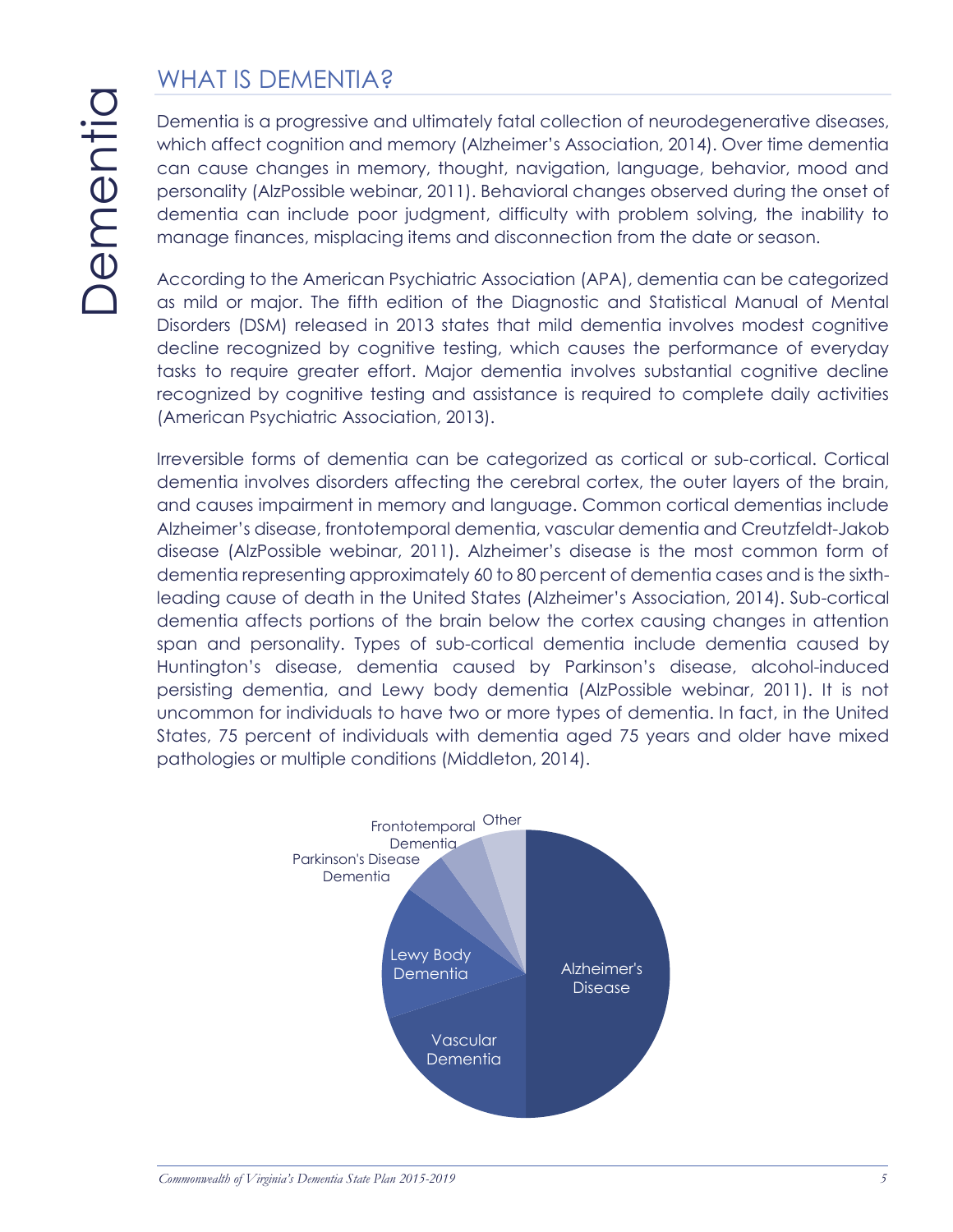Age is the biggest risk factor for Alzheimer's disease and is reflected in Alzheimer's disease prevalence because of the aging baby boomer generation and longer life expectancies. Between two to ten percent of dementia cases are found among individuals under the age of 65, known as younger-onset Alzheimer's disease, with prevalence doubling at each five-year increment after the age of 65 (World Health Organization, 2012). Nationally, it is estimated that one-third of individuals aged 85 and older are affected by Alzheimer's disease (Alzheimer's Association, 2014). In 2010, approximately one out of eight Virginians was aged 65 or older and there were approximately 125,000 individuals 85 or older in Virginia (Tippett, 2011). That figure will only continue to grow in the coming years.

Other risk factors include: family history, APOE 34 gene, mild cognitive impairment (MCI), cardiovascular risk factors, social and cognitive engagement, education, and traumatic brain injury (Alzheimer's Association, 2014).



No treatments are currently available to slow or stop Alzheimer's disease nor is there a cure (Alzheimer's Association, 2014). Providers, individuals with Alzheimer's disease and caregivers are encouraged to discuss potential medications with medical and pharmacy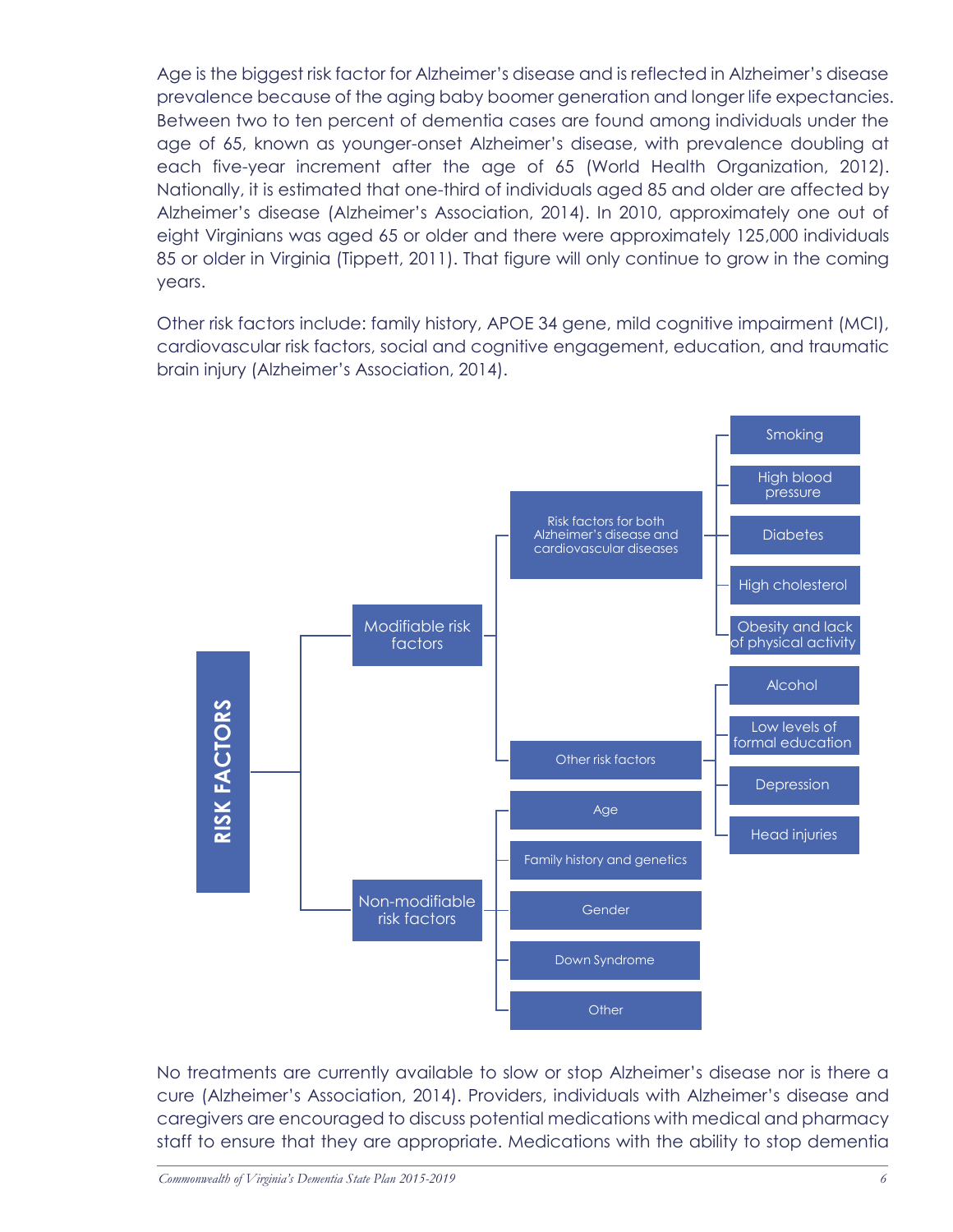have not yet been developed, but the U.S. Food and Drug Administration has approved several prescription drugs to assist with some of the symptoms throughout the stages of the disease. It is important to have a thorough and clear diagnosis since medications are not universal for all dementias, with some potentially causing negative side effects. Nonpharmacological interventions, therapies not involving medication, have been successfully implemented to improve quality of life for individuals with dementia (Alzheimer's Association, 2014). These interventions provide individuals with dementia opportunities to participate in cognitive, physical and social activities, which may result in a reduction of dementia associated symptoms.

Lastly, it is important to note that although dementia is generally irreversible, in some instances the cause and symptoms can be reversed. Reversible or pseudodementia can be caused by alcohol consumption, drugs, depression, delirium, medication interactions, tumors, infections, nutritional deficiencies, emotional disorders, eye or ear impairments, and metabolic disorders (AlzPossible webinar, 2011). A recent review of current research indicated that nine percent of individuals with dementia-like symptoms were only mimicking dementia and the symptoms could potentially be reversed (Alzheimer's Association, 2014).

### SPECIAL FOCUS: **Dementia and Intellectual and Developmental Disabilities (ID/DD)**

Much research remains to be done on the exact relationship between Alzheimer's disease and ID/DD, such as Down syndrome, cerebral palsy, epilepsy, and more. Current research efforts have determined stronger linkages between Alzheimer's disease and Down syndrome than some of the other intellectual and developmental disabilities. Studies on other disabilities have "found varying results—some with rates greater than the general population and others with rates similar to the general population" (Gordon et al, 2015, p. 6). According to the Alzheimer's Association, "autopsy studies show that by age 40, brains of almost all individuals with Down syndrome have significant levels of plaques and tangles, which are abnormal protein deposits considered hallmarks of Alzheimer's disease" (Alzheimer's Association, 2015a, p. 2). In comparison to those without Down syndrome, the rate of developing Alzheimer's is almost 6 times higher, and of those 65 and older with Down syndrome, about 75% have Alzheimer's disease (Alzheimer's Association, 2015a).

Determining changes in cognition caused by dementia, however, can prove challenging. There are specific, validated screening and diagnostic tools that professionals can use to arrive at a clinical diagnosis (Gordon et al, 2015). Providers of services and programs will need to be aware of and educated about dementia in order to be prepared to provide quality, person-centered care to individuals with disabilities and Alzheimer's disease. In general, the Alzheimer's Association (2015a, p.3) recommends the following:

- Document baseline adult function by age 35.
- Watch for changes in day-to-day function.
- Consider professional assessment by a dementia expert.
- Rule out other causes of symptoms.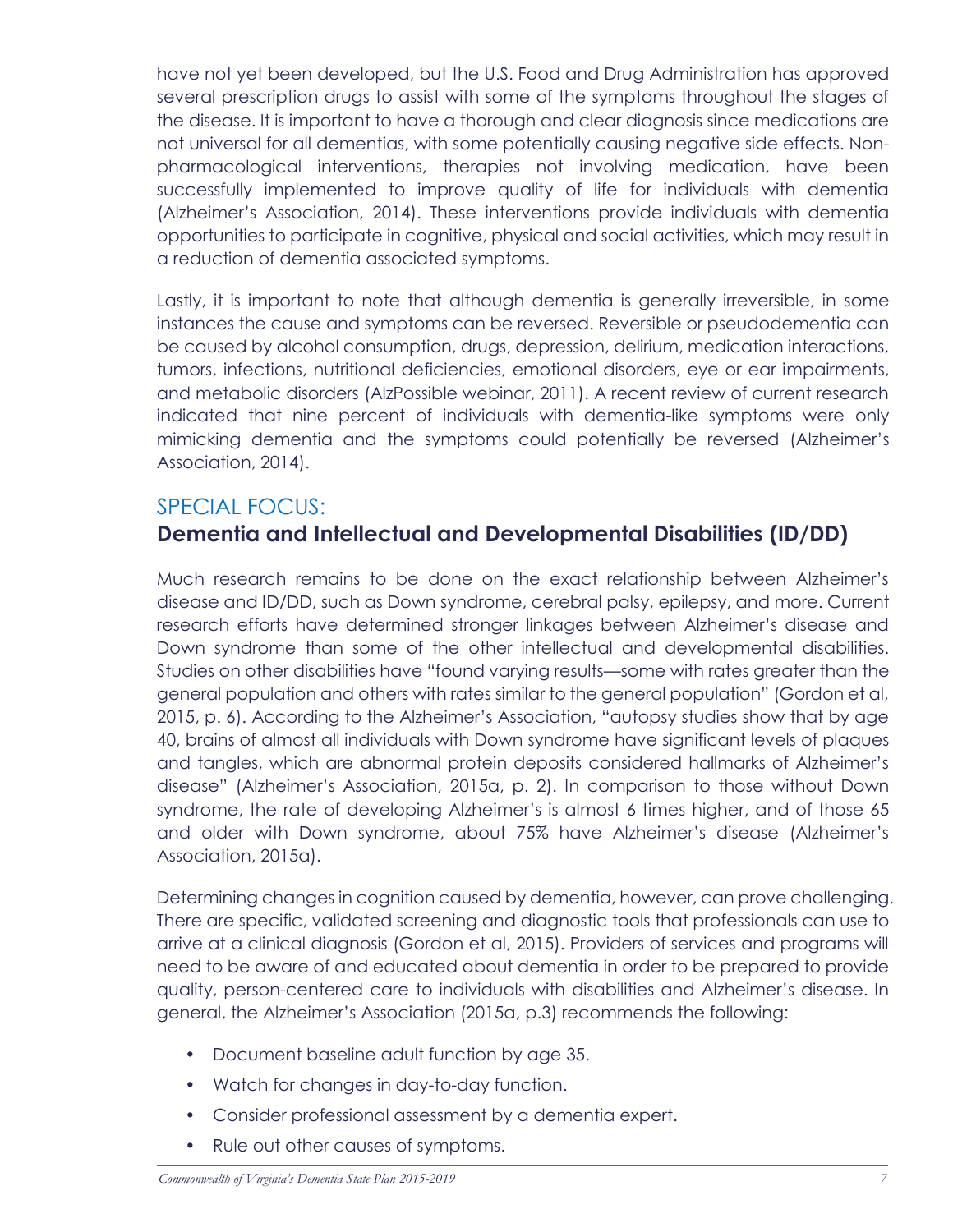### SPECIAL FOCUS: **Younger-Onset Dementia**

An estimated five percent of individuals with Alzheimer's disease have a specific type, referred to as younger-onset Alzheimer's disease, which was previously called early-onset Alzheimer's disease. For a small subset of individuals with younger-onset, the cause has been directly linked to rare, inherited genes. For most individuals with younger-onset Alzheimer's disease, however, clinicians and researchers have not found a direct genetic link and are unsure why "symptoms appear at an unusually young age" (Alzheimer's Association, 2011a, p.1). More research is certainly needed, particularly as experts are finding physical evidence of Alzheimer's disease often years prior to individuals showing any clinical signs or symptoms.

Younger-onset Alzheimer's disease presents a unique set of challenges often not found in later-onset Alzheimer's disease. Many individuals with younger-onset are still in the workforce and raising young or teenage children (Alzheimer's Association, 2011a). They are at risk of losing their jobs and health insurance, and may "have difficulty obtaining a timely and accurate diagnosis, support services, and income support through disability payments" (U.S. H.H.S., 2013, p. 2). For individuals diagnosed with younger-onset Alzheimer's disease and their families, it is important to plan for the future and make arrangements for legal and financial issues as well as end-of-life care.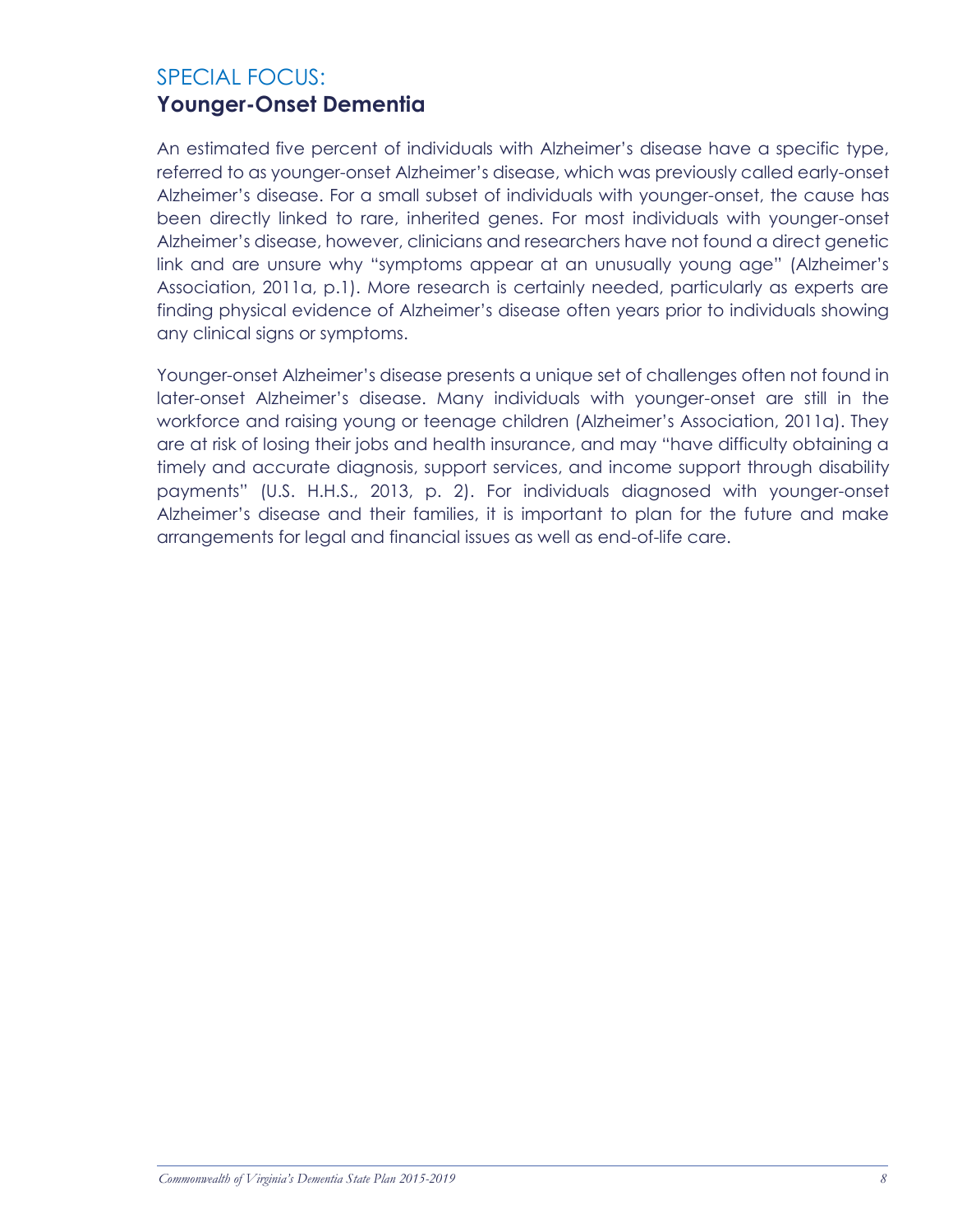In Virginia, an **estimated** 130,000 older adults aged 65 and older are currently affected by Alzheimer's disease with an expected increase to 190,000 by 2025 (Alzheimer's Association, 2015b). Further, according to data from the Centers for Medicare and Medicaid Services (CMS), 91,517 fee-for-service or traditional Medicare beneficiaries in Virginia had received a **clinical diagnosis** of Alzheimer's disease or a related dementia in 2012 (U.S. CMS Chronic Conditions, 2012).

However, experts expect that the figure in Virginia is much higher for several reasons. Anywhere from 29 to 76 percent of individuals in the community have not received a clinical diagnosis from their primary care provider and not all of those who receive a clinical diagnosis of Alzheimer's disease or dementia are enrolled in Medicare, thus accounting for the differences between the 91,517 clinically diagnosed Virginians and the 130,000 estimated Virginians with dementia (Alzheimer's Association, 2014; Moyer, 2014). For more details on this data, including the prevalence rates for Medicare beneficiaries within cities and counties in Virginia, please visit: www.AlzPossible.org.



#### **Virginia CMS Chronic Conditions: Percentage fee-for-service Medicare beneficiaries diagnosed with Alzheimer's disease and dementia, 2012**

<sup>1</sup>Data not available for Manassas Park City and Alleghany County <sup>2</sup> More information on the interdisciplinary memory assessment centers is available on www.AlzPossible.org

Data from http://www.cms.gov/Research-Statistics-Data-and-Systems/Statistics-Trends-and-Reports/Chronic-Conditions/

| Year | $65 - 74$ | 75-84  | $85+$  | <b>Total</b> | % Increase from<br>2014 |
|------|-----------|--------|--------|--------------|-------------------------|
| 2015 | 21,000    | 58,000 | 53,000 | 130,000      |                         |
| 2020 | 26,000    | 69,000 | 59,000 | 150,000      | 15%                     |
| 2025 | 29,000    | 89,000 | 68,000 | 90,000       | 46%                     |

#### **Estimated Number of People Aged 65 and Older with Alzheimer's disease by Age**

*Commonwealth of Virginia's Dementia State Plan 2015-2019 9*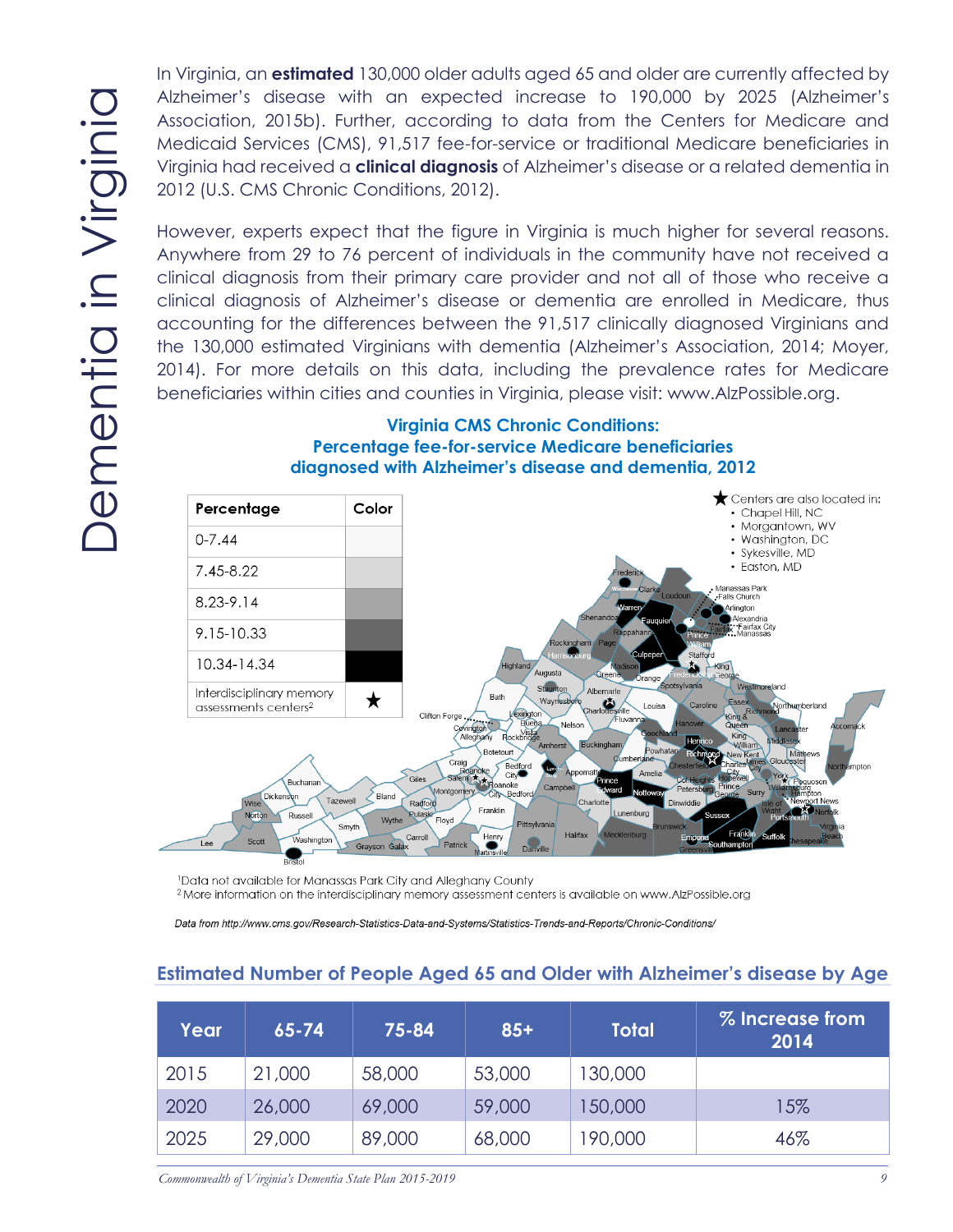In 2012 and 2013, the optional Cognitive Impairment Module was included in the annual Behavioral Risk Factor Surveillance System (BRFSS), allowing the Commonwealth to get an idea of widespread cognitive issues as reported by Virginians. The results provide state health and human resource agencies a deeper perspective of cognitive impairment issues and how they may interfere with functioning. Among the findings are: in 2012, 10.3 percent of adults age 45 and older surveyed by the Virginia Department of Health (VDH) reported having experienced increased confusion or memory loss in the last 12 months. Of those adults, 30 percent have given up household activities or chores that they used to do and 33 percent reported that confusion or memory loss interfered with their ability to work, volunteer or engage in social activities. Perhaps most troublesome, however, is the finding that of those who reported confusion or memory loss, only 25 percent had talked about it with a health care professional (Alzheimer's Association, 2014b).



### **Considerations for Special Populations in Virginia**

When considering responses to dementia in the Commonwealth, it is important to note the specific needs of low income, women and minority Virginians as well as those living in rural areas. Additional analysis from the National Center on Aging (NCOA) using American Community Survey (ACS) data estimates that in 2012, there were 11,101 Virginians enrolled in Medicare with household incomes below 150 percent of the federal poverty threshold who also reported having a cognitive difficulty or disability (NCOA, 2014). In addition, there were 123.3 women per 100 men aged 60 and over living in Virginia as of 2011 and approximately two thirds of individuals with Alzheimer's disease are women (Alzheimer's Association, 2014; Lombard, 2013).

Virginia is ethnically diverse with one in every ten residents having been born in another country (Lombard, 2013). The proportion of Hispanic Virginians almost doubled during the decade of 2000 to 2010. As of 2011, 2.4 percent of the 60 and older population was Hispanic (AOA AGID, 2011). For African Americans, this figure was 15.3 percent (Lombard, 2013). Comparing nationally estimated prevalence between ethnicities, aging Hispanics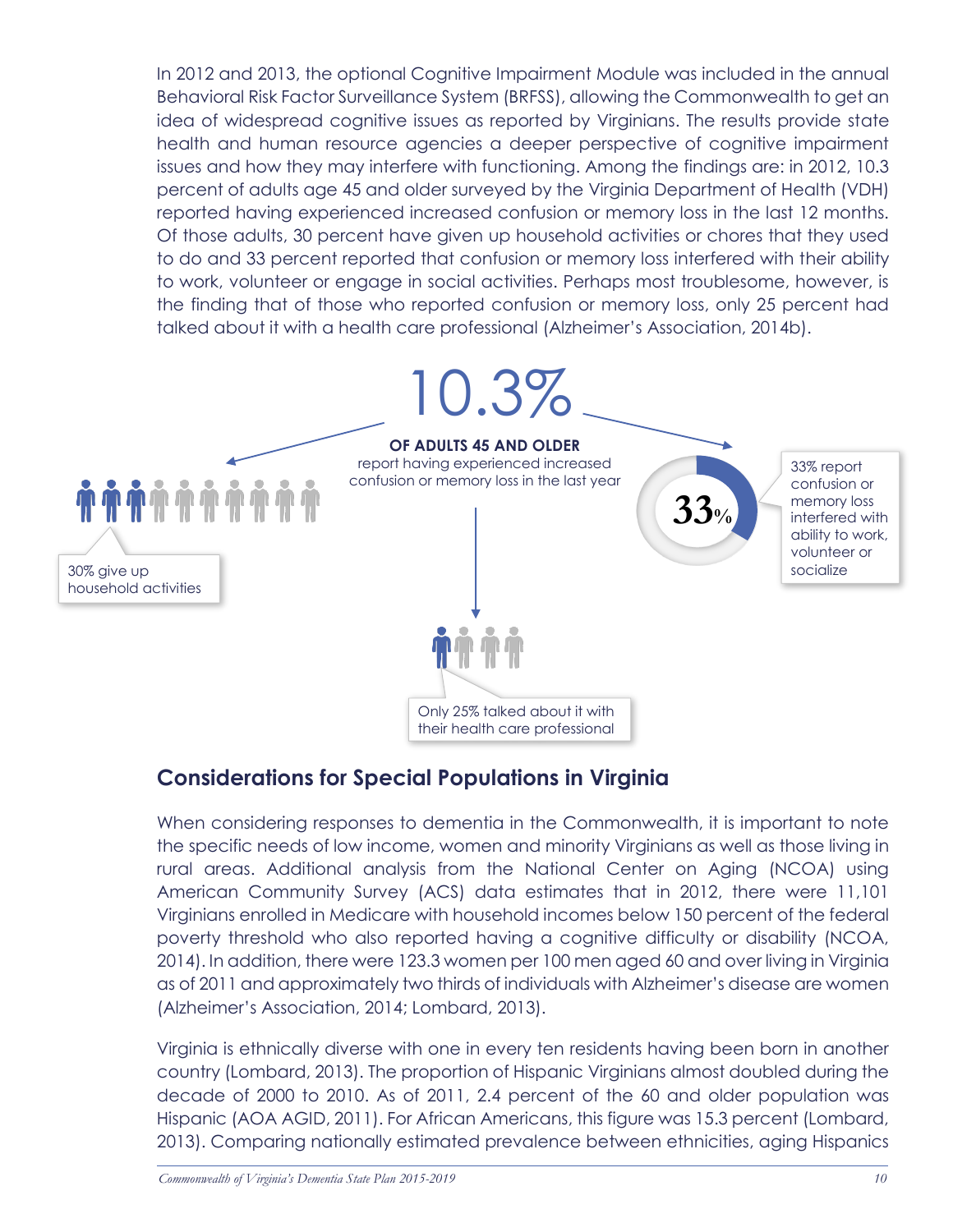are one and one-half times more likely and African Americans are twice as likely to be diagnosed with Alzheimer's disease in comparison to Caucasians and Asians (Alzheimer's Association, 2014).

Older adults living in rural areas of Virginia also represent a population vulnerable to the impacts of dementia. They often have decreased access to specialists, community supports, and educational resources, which impede diagnosis and treatment (Teel, 2004). In 2010, there were 1.4 million Virginians aged 60 and older living in rural areas of the state (Lombard, 2013).

### **Dementia and Caregiving**

Given the debilitating nature of dementia, caregiving is generally required in both an informal and formal setting. Caregivers are essential partners when managing the health of individuals with dementia and are critical to the implementation of interventions not involving medications (Odenheimer et al, 2013). Caregivers provide assistance with instrumental activities of daily living (IADLs) and activities of daily living (ADLs) in addition to assistance with treatment and medication recommendations.

Caregivers in Virginia, estimated to be around 452,000 individuals in 2014, provided 514 million hours of unpaid care valued at \$6.3 billion to individuals with Alzheimer's disease or another form of dementia (Alzheimer's Association, 2015b). While the majority of individuals with dementia live in the community, by the age of 80, 75 percent of individuals with Alzheimer's disease have been transferred to a nursing facility as compared to four percent for those without the disease (Alzheimer's Association, 2011b).

75% of individuals with Alzheimer's disease have been transferred to a nursing facility



### **BY AGE 80**



4% of individuals without Alzheimer's disease have been transferred to a nursing facility

### **Funding for Dementia Care**

Funding or coverage for services that provide dementia assessment, diagnosis, and ongoing care and supports for individuals with dementia and their caregivers come predominantly from five areas: Medicare; Medicaid; public federal and state grants; third party payers, such as health insurance and long-term care insurance; and private sources, such as an individual's own financial resources, donations, scholarships, in-kind resources, volunteer commitments, etc.

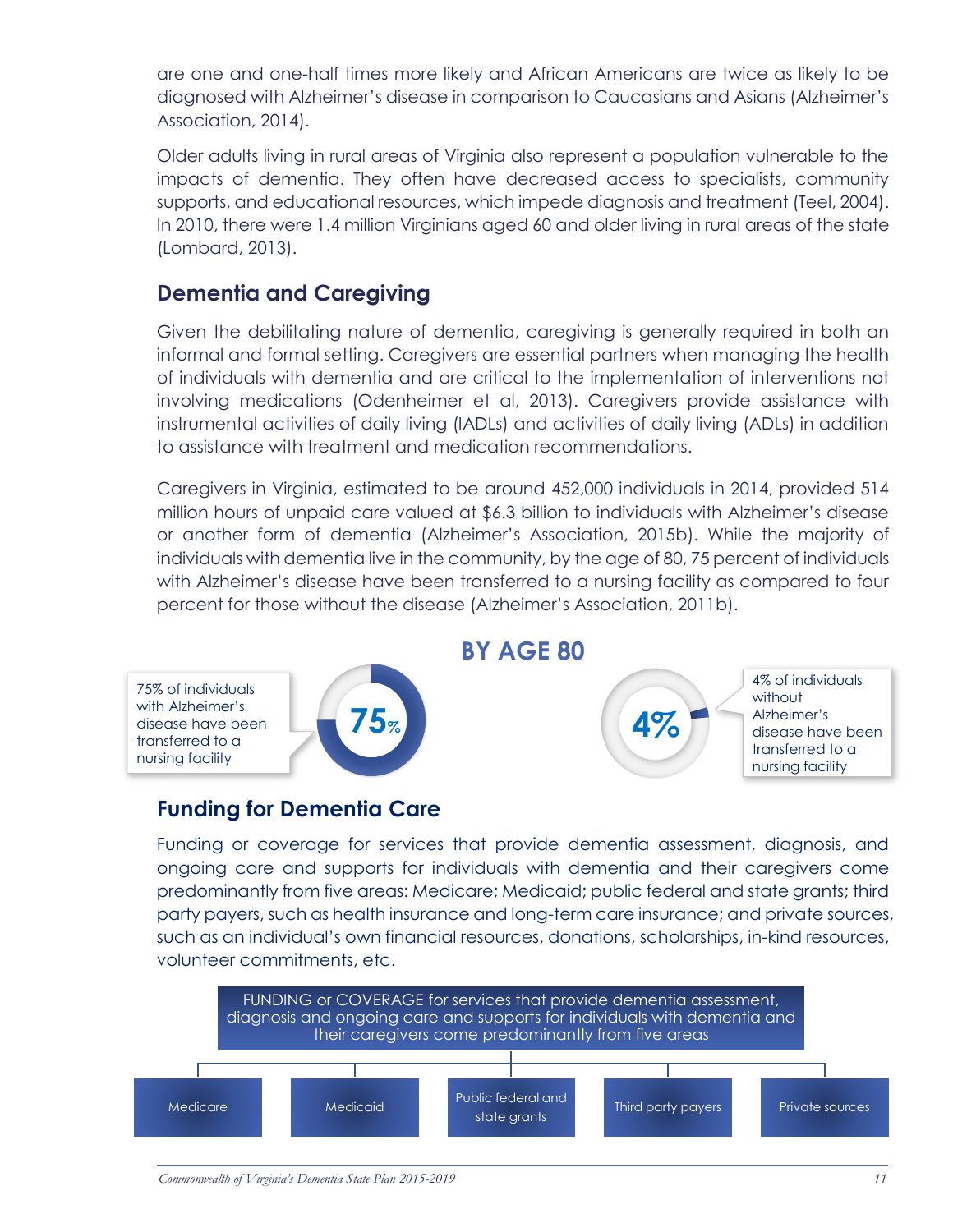# 2011-2015

In December 2011, Virginia published its first comprehensive Dementia State Plan after a year of study, public listening sessions, and development. The Dementia State Plan is a reflection of a strong sentiment that has spread across the United States. The vision for this nationwide movement asserts that states are primed to offer a unique perspective on dementia issues and their accompanying solutions, many of which can be envisioned and implemented most effectively at a state-level.

With a focus on state-based programs and state oversight and infrastructure, Virginia's 2011 Dementia State Plan has offered numerous opportunities to improve the quality of life for individuals with dementia and their dedicated caregivers in a strategic and measured manner over the last four years. Since the first Dementia State Plan, Commission members paid particular attention to scanning available data and improving data collection and analysis moving forward.

In preparing for an update to the Dementia State Plan, the Virginia Alzheimer's Disease and Related Disorders Commission (the Commission) members are pleased to review the many policy and programmatic successes that were achieved with the first Dementia State Plan as a guide and in partnership with state agencies and organizations like the Alzheimer's Association.

The following are considered accomplishments in dementia policy and programming from 2011 through 2015 and serve as tangible evidence of Virginia's increased dementiacapability. The list is not exhaustive, but rather highlights major triumphs in advancing data collection, analysis and research; quality, coordinated care and support; and training and workforce development, all of which can improve the lives of individuals with dementia and their caregivers.

### **Overarching Accomplishments**

- 1. With funding and support from the General Assembly, Virginia hired the Commonwealth's first Dementia Services Coordinator (DSC), a full-time state-level position that coordinates dementia-focused efforts among state agencies and organizations to improve service delivery, identify gaps and duplication, administer grants, and recommend policy that ensures Virginia's dementia-capability.
- 2. With the unanimous support of stakeholders from state agencies, providers, experts and advocates in Virginia, DARS published a report on Dementia Care Best Practices, which highlights programs and practices in Virginia and recommendations for encouraging and expanding them across the Commonwealth. The report is available on www.AlzPossible.org.
- 3. Through the amendment of § 51.5-152, Virginia codified the specific responsibilities of the Virginia Department for Aging and Rehabilitative Services (DARS) as they relate to Virginia's response to Alzheimer's disease and related disorders.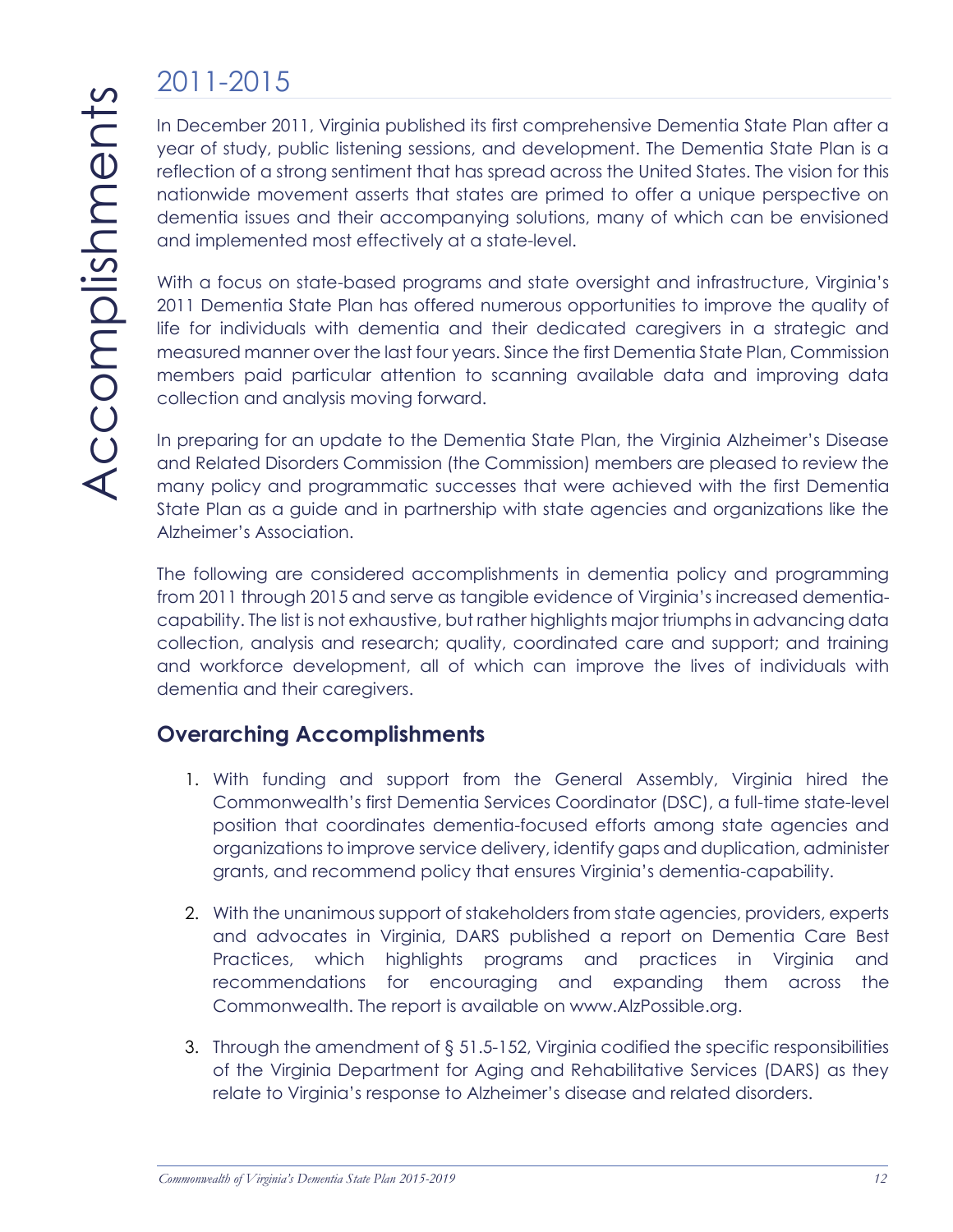- 4. Virginia modified the Department of Medical Assistance Services (DMAS) Alzheimer's Assisted Living Waiver program to allow individuals with related dementias to receive services and bring the eligibility definition in line with the standards for licensed assisted living facilities, creating a truly inclusive and personcentered approach to community-based services.
- 5. Virginia increased funding for the Public Guardianship program by \$599,700, which will increase the reach in order to meet the demand across the Commonwealth.
- 6. Through changes to § 51.5-150, Virginia codified the requirement that DARS develop and implement person-centered guardianship regulations that govern practices and procedures for Public Guardianship programs, which serves individuals with dementia, among others.
- 7. Virginia amended the Code of Virginia to expand the State Long-Term Care Ombudsman Program's access to records of providers of community based services to fulfill their programmatic responsibilities as Virginia continues to modernize the system of long-term care services from a focus on institutional to community-based care.

### **Data and Research Accomplishments**

- 1. For the first time ever, Virginia accessed and analyzed data from the 2012 Medicare Chronic Conditions database, resulting in the development of publically accessible maps and spreadsheets that provide data on fee-for-service or traditional Medicare beneficiaries who have received a clinical diagnosis of Alzheimer's disease or dementia by city and county in the Commonwealth.
- 2. Virginia increased funding for the Alzheimer's and Related Diseases Research Award Fund (ARDRAF) by \$125,000, an increase of just over 60% in ARDRAF's budget, which helped to increase the number and size of awards given to Virginiabased researchers to stimulate innovative research in a variety of fields.
- 3. Virginia implemented and collected data from the 2012 and 2013 BRFSS optional Cognitive Impairment module of survey questions, and has planned to implement and collect data from the 2015 optional Cognitive Decline and Caregiver modules.
- 4. Virginia collected and analyzed available data from state-based data systems and published the findings in a report available on www.AlzPossible.org.
- 5. Virginia aligned the application process for the ARDRAF to encourage researchers to think critically about how proposed projects fit within the goals of the Dementia State Plan.
- 6. Virginia engaged in ongoing conversations with state-based researchers on ways to increase and improve research, including participation, study approvals, funding, and coordination, while sharing information with them on available funding sources and tools developed at the state and federal levels on www.AlzPossible.org.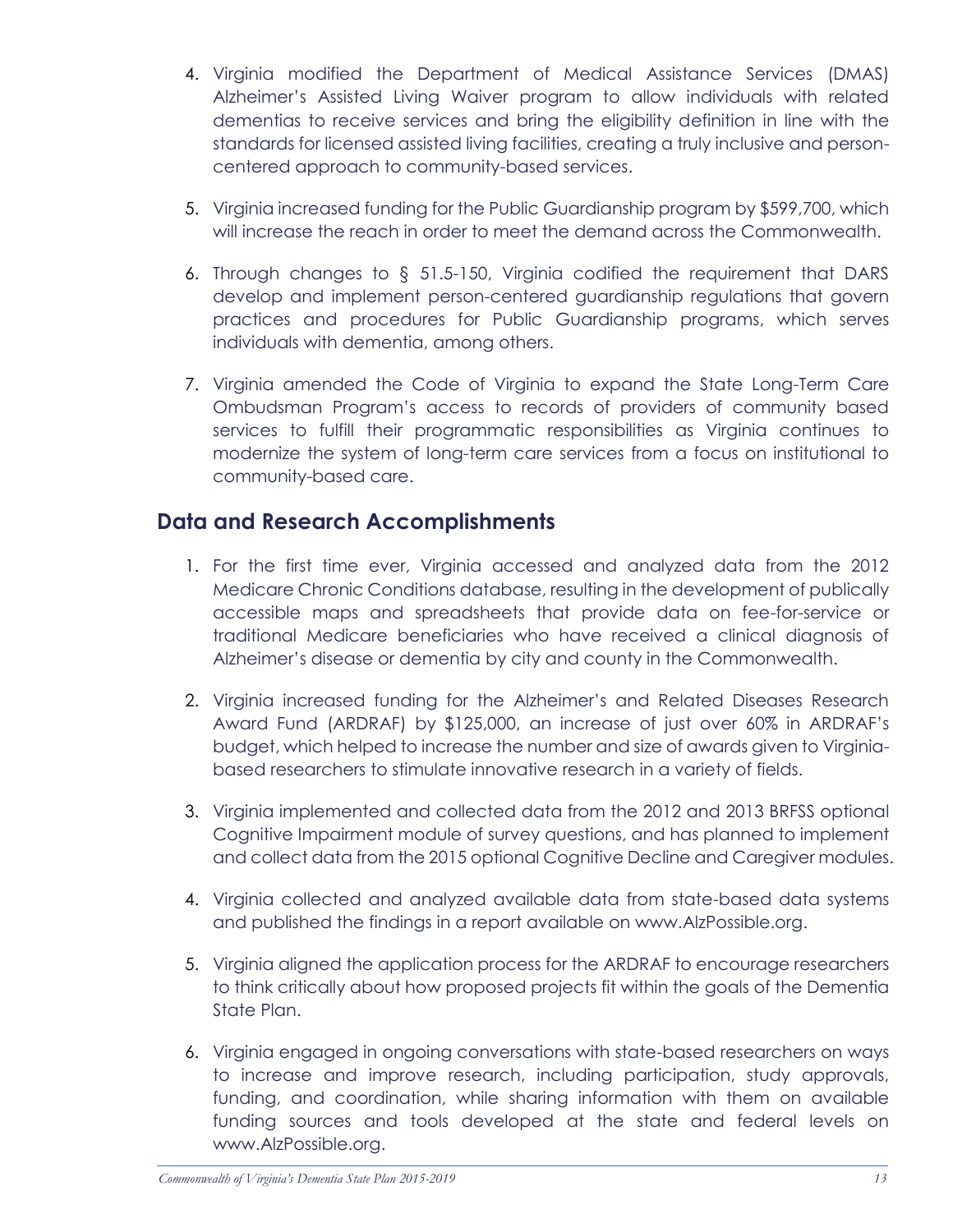## **Coordinated Care Accomplishments**

- 1. Recognizing the importance of interdisciplinary clinical assessments and diagnoses, Virginia identified and surveyed interdisciplinary memory assessment centers from Virginia and neighboring states and then shared information about their services with partners and for consumers on www.AlzPossible.org.
- 2. In 2014, Virginia received a three-year federal Administration for Community Living (ACL) Alzheimer's Disease and Supportive Services Program (ADSSP) grant to advance the dementia-capability of Virginia's aging network and Aging and Disability Resource Connection, and to implement F.A.M.I.L.I.E.S., Family Access to Memory Impairment and Loss Information, Engagement and Supports in the greater Charlottesville and Williamsburg regions.
- 3. Virginia has continued an open and informal discussion on dementia services and training needs through the interdisciplinary, multi-agency Virginia Geriatric Mental Health Partnership (GMHP), which includes a focus on the U.S. Centers for Medicare and Medicaid Services (CMS) Partnership to Improve Dementia Care in Nursing Homes and reduce unnecessary antipsychotic medications.

### **Training and Workforce Development Accomplishments**

- 1. Virginia budgeted for a designated and consistent funding source for training law enforcement and first responders on communicating with individuals with dementia, locating individuals with dementia who have wandered through coordinated search and rescue efforts, and many other related topics through the Virginia Department of Criminal Justice Services (DCJS).
- 2. Since 2011 and with support from partners, Virginia developed over 25 excellent webinars on dementia-related topics that were accessed by over 2,000 formal and informal caregivers across the Commonwealth through www.AlzPossible.org.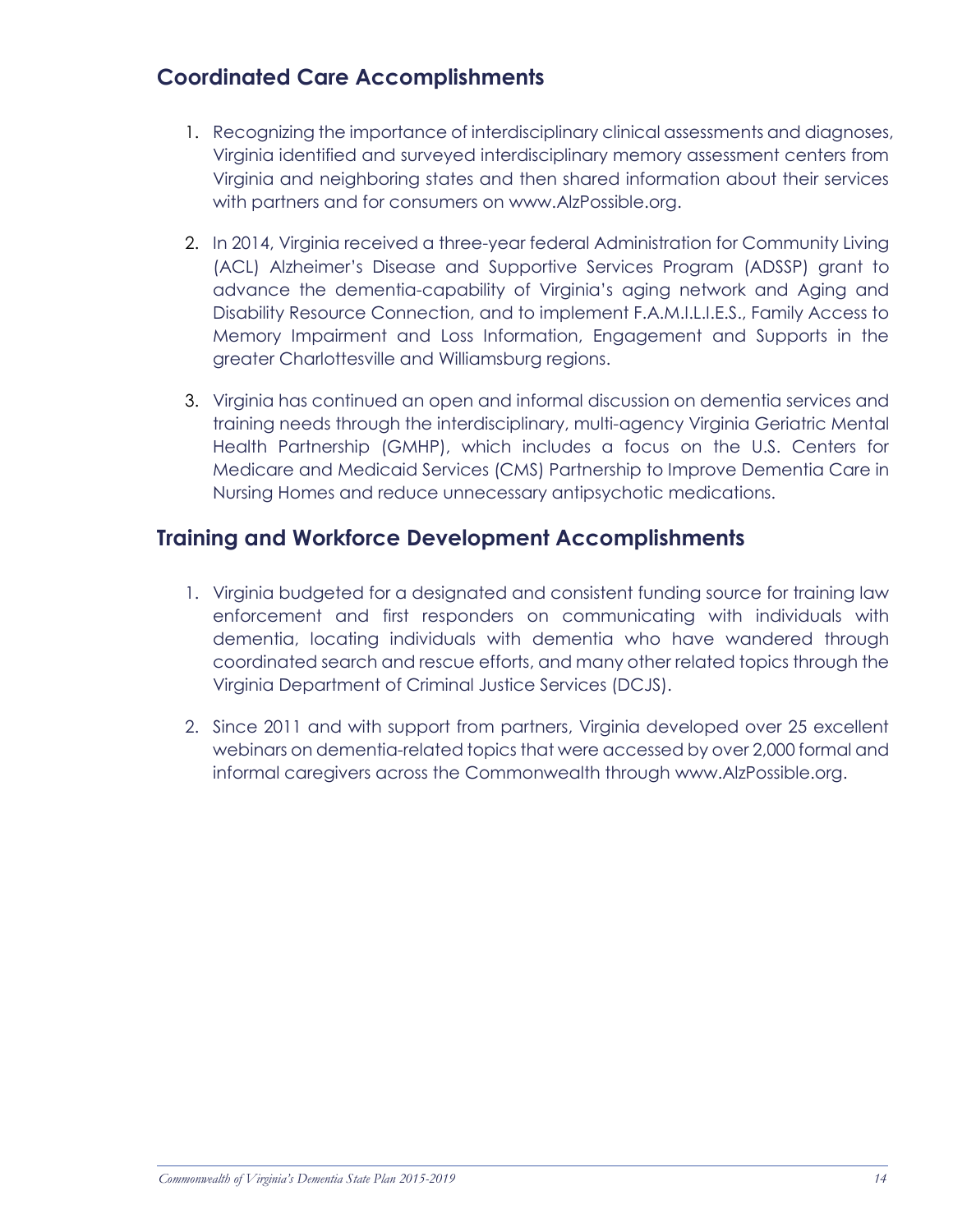# **GOALS**

#### **Goal I: Coordinate Quality Dementia Services in the Commonwealth to Ensure Dementia-Capability.**

- A. Support and maintain a dementia services coordinator (DSC) who oversees Virginia's dementia-capability by recommending policy and coordinating statewide data collection, research and analysis, and training and awareness efforts in conjunction with the Commission.
- B. Expand availability and access of dementia-capable Medicaid and other statelevel administered services.
- C. Review all state-funded services to ensure dementia-capable approaches and policies based on principles derived from the Person-Centered Care and Culture Change movements.

#### **Goal II: Use Dementia Related Data to Improve Public Health.**

- A. Collect and monitor data related to dementia's impact on the people of the Commonwealth.
- B. Collaborate with related public health efforts and encourage possible riskreduction strategies.

#### **Goal III: Increase Awareness and Create Dementia Specific Training.**

- A. Provide standardized dementia specific training to individuals in the medical, health- and social services-related fields and require demonstrated competency.
- B. Provide dementia specific training to professional first responders (police, fire, EMS and search & rescue personnel), financial services personnel, and the legal profession.
- C. Support caregivers, family members and people with dementia by providing educational information about dementia and available resources and services.

#### **Goal IV: Provide Access to Quality Coordinated Care for Individuals with Dementia in the Most Integrated Setting.**

- A. Create a statewide network of interdisciplinary memory assessment centers with specialized, dementia-capable services for individuals with dementia and their caregivers from assessment and diagnosis through end-of-life.
- B. Provide a system of services that are integrated, coordinated and diverse to meet the varied needs of individuals with dementia and caregivers during the disease trajectory.
- C. Identify needed supports for informal and family caregivers and coordinate them to ensure positive caregiving experiences.

#### **Goal V: Expand Resources for Dementia Specific Translational Research and Evidence-Based Practices.**

- A. Support Alzheimer's and Related Diseases Research Award Fund (ARDRAF), especially projects that have a specific emphasis on "methods of treatment, ways that families can cope with the stresses of the disease, and the impact of the disease on the citizens of the Commonwealth" (§ 51.5-153).
- B. Provide support to researchers and interested stakeholders across the Commonwealth through data sources and networking opportunities.
- *C.* Promote the advancement of translational research, evidence-based practices and research participation in Virginia.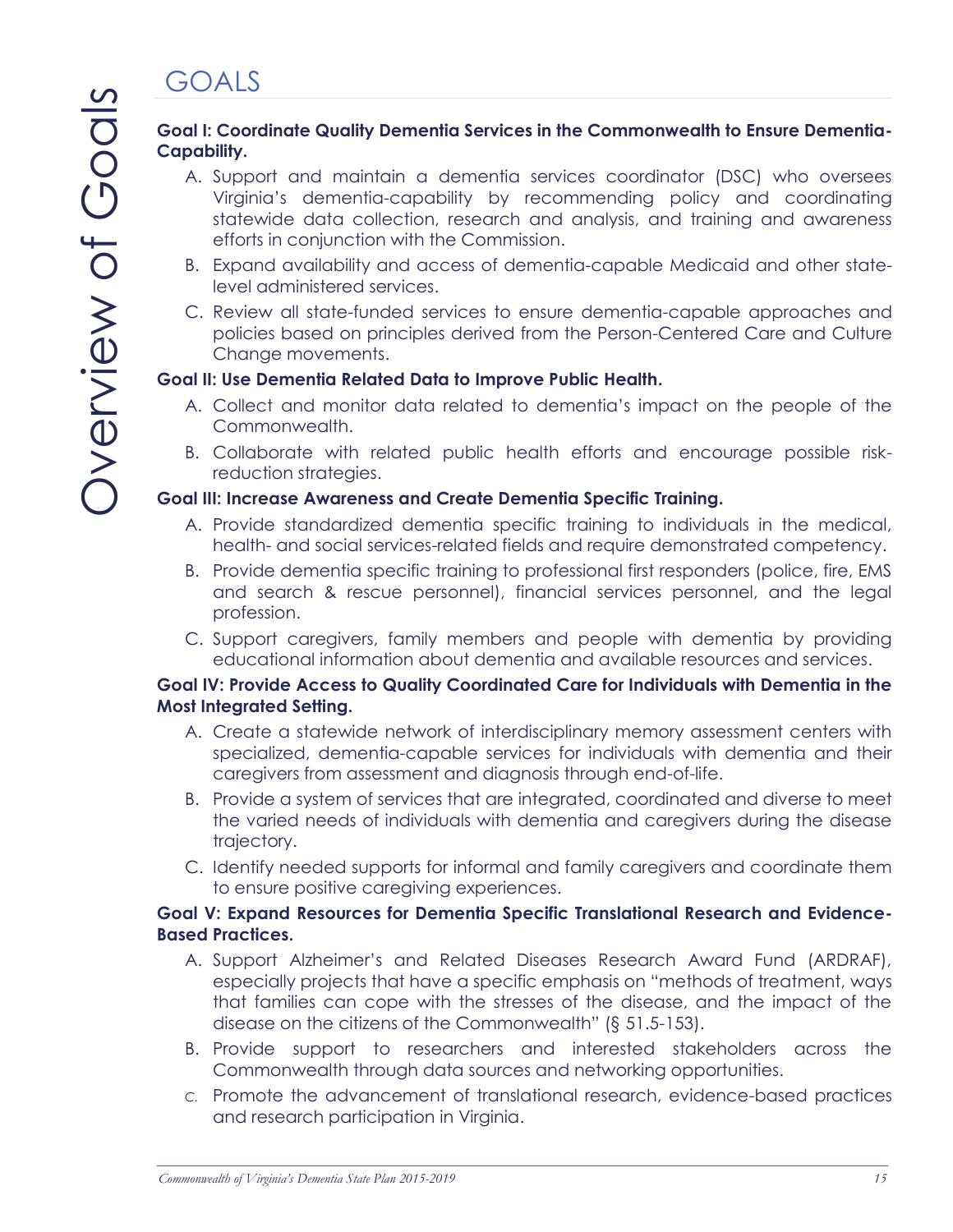# COORDINATE QUALITY DEMENTIA SERVICES IN THE COMMONWEALTH TO ENSURE DEMENTIA-CAPABILITY

There are dozens of state and local contributors that have the potential to enhance and strengthen Virginia's dementia-capability. Yet, with all of the Commonwealth's Health and Human Resource agencies combined with several agencies under Public Safety and Homeland Security having direct contact with individuals with dementia and their caregivers, the system is vulnerable to a silo effect.

Evolving evidence on the manifestation and treatment of behavioral and psychological symptoms of dementia, such as depression, anxiety, apathy and aggression, continues to blur the lines of cognitive impairment and mental health, leaving the system muddled.

Further changes in the delivery of long-term care have shifted the roles of nursing and assisted living facilities, with nursing facilities moving away from more custodial care and into step-down, rehabilitative care and assisted living facilities serving a resident base with increasingly complex care needs.

With all of these public agencies and private providers (many of which receive public funding) involved in dementia care it is imperative that a coordinated, state-level response is needed to ensure Virginians receive the care they need, when they need it, in an appropriate place, and from an appropriate provider.

- **A. Support and maintain a Dementia Services Coordinator (DSC) who oversees Virginia's dementia-capability by recommending policy and coordinating statewide data collection, research and analysis, and training and awareness efforts in conjunction with the Commission.**
	- 1. The DSC shall disseminate information on systems, services and related activities for individuals with Alzheimer's disease and related dementias, the medical and healthcare community, academic community, primary family caregivers, advocacy associations, and the general public.
	- 2. The DSC shall coordinate services and activities of state and local agencies, service providers, advocacy groups, first responders and law enforcement, as well as other entities throughout the state that engage the person with dementia and caregivers, specifically the Alzheimer's Association, Area Agencies on Aging (AAAs), and Adult Protective Services (APS).
	- 3. The DSC shall coordinate and provide support for Commission activities.
	- 4. The DSC shall continue to identify interdisciplinary memory assessment centers, share information about them with consumers, and provide professional development opportunities for center staff.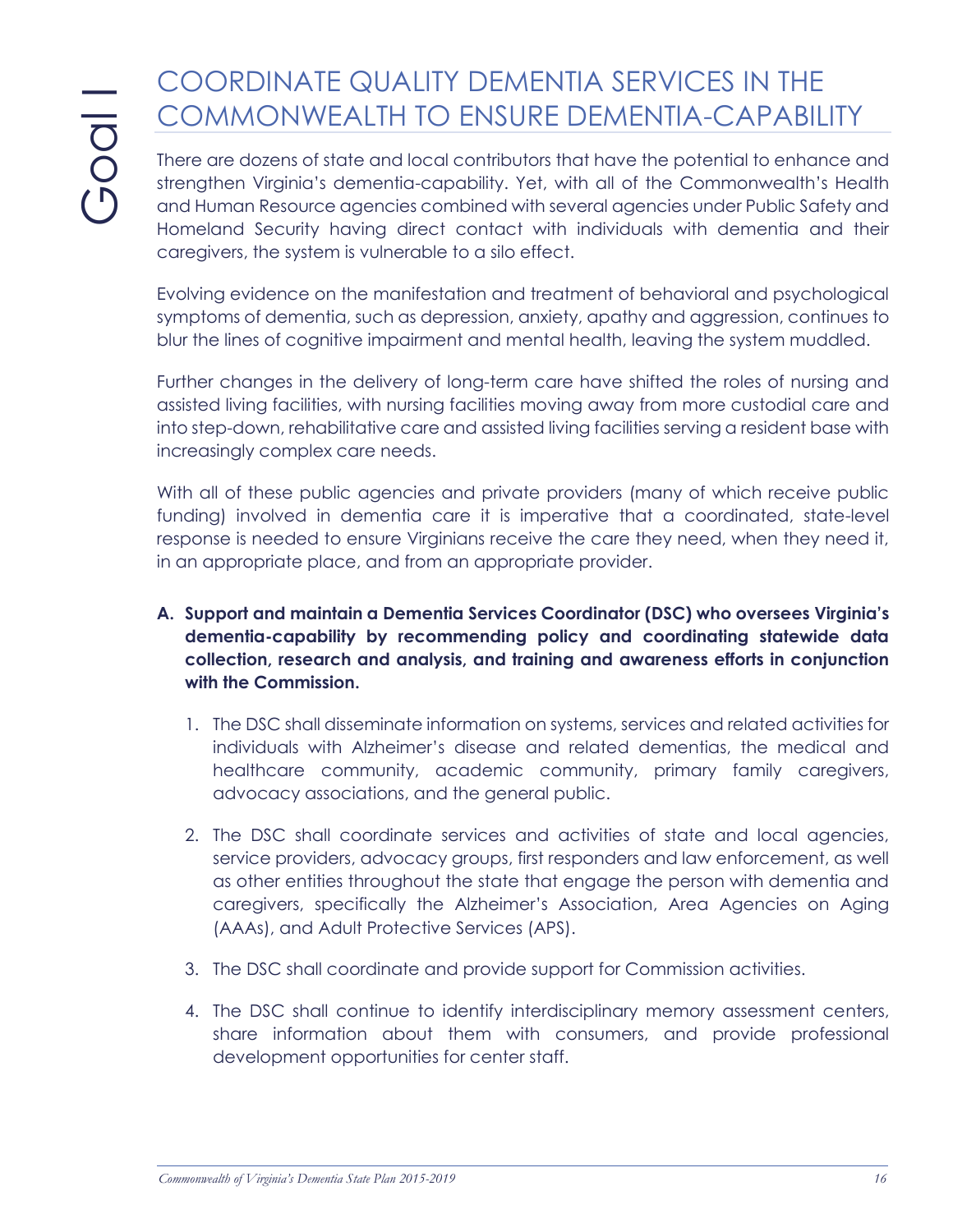#### **B. Expand availability and access of dementia-capable Medicaid and other state-level administered services.**

- 1. Increase respite services for caregivers of people with dementia.
- 2. Expand the accessibility and availability of PACE (Program of the All-inclusive Care for the Elderly) and adult day health care, the Elderly or Disabled with Consumer Direction (EDCD) waiver, and hospice programs.
- 3. Review the Medicaid waiver specific to Alzheimer's disease and related dementias for opportunities to increase enrollment and dementia-capability and ways to expand it to include other Home and Community-Based Services (HCBS).
- 4. Increase funding for Home and Community-Based Services (HCBS).
- 5. Increase the payment rate of Auxiliary Grant to cover the actual cost of care in an assisted living facility.
- 6. Promote the use of Virginia's Long-Term Care Partnership Insurance Program.
- 7. Increase the funding for Virginia State Long-Term Care Ombudsman Program.
- 8. Monitor Medicaid care coordination demonstrations for dementia-capability.
- 9. Continue to evaluate and improve Virginia's advance directives and emergency custody orders (ECOs) temporary detention orders (TDOs), and commitment laws to more easily allow persons with dementia to access needed and appropriate behavioral health services.
- 10. Increase the geographic reach and meet the unmet demand for public guardians.
- 11. Create a student loan forgiveness program or tuition assistance for medical, nursing and other allied health students specializing in geriatrics.
- 12. Review state legislation and regulations for licensing of professions, facilities and providers.
	- a. Review licensing and survey standards or protocols for long-term care facilities and identify opportunities to improve dementia-capability and quality though actions such as acuity-based staffing.
	- b. As regulations are open for review, advocate and recommend that expected dementia care practice components be standard for assessments, service delivery, and training and oversight of medical and health professionals and paraprofessionals engaged in caregiving.
	- c. Increase the availability of information on licensed professions, facilities and providers for consumers, including information on dementia specific training and programming.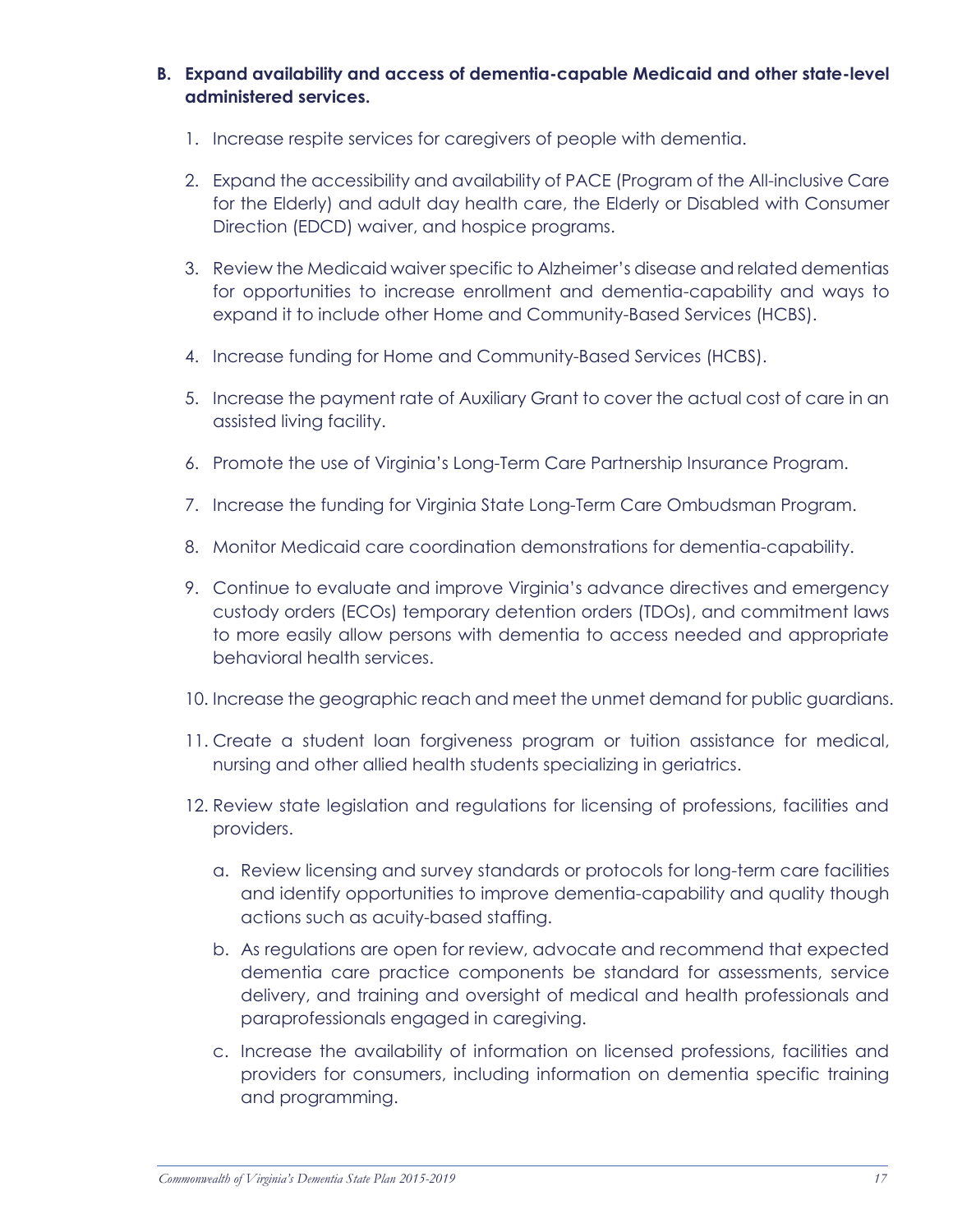- **C. Review all state-funded services to ensure dementia-capable approaches and policies based on principles derived from the Person-Centered Care and Culture Change movements.**
	- 1. Integrate the Dementia Care Best Practices report guiding principles and evidence-based practices into the development, delivery and evaluation of services provided in Virginia, including the development and implementation of the Commonwealth's Four-Year Plan for Aging Services.
	- 2. Partner with DARS APS Division, the Virginia League of Social Service Executives, Virginia's AAAs, the Virginia Department of Behavioral Health and Developmental Services (DBHDS), Community Services Boards (CSBs), and the Geriatric Mental Health Partnership (GMHP) to identify solutions and promote best practices for providing crisis stabilization for individuals with dementia who have Behavioral and Psychological Symptoms of Dementia (BPSD).
	- 3. Review the overlapping requirements for the licensing of residential facilities, assisted living facilities, and nursing facilities to further clarify the different levels of services and clarify the differences in admission disclosure documents.
	- 4. Ensure that the Aging and Disability Resource Centers are dementia-capable, with a specific focus on education and training for information and referral specialists, options counselors, and care transition coaches.
	- 5. Incorporate dementia education into intellectual and developmental (ID/DD) services and provider training, and review waiver regulations and policies to accommodate the growing population of individuals with ID/DD, including Down syndrome, and dementia who are served through state-based programs.
	- 6. Conduct veteran-specific outreach efforts in partnership with the Virginia Department of Veterans Services and through the Virginia Veterans Care Centers.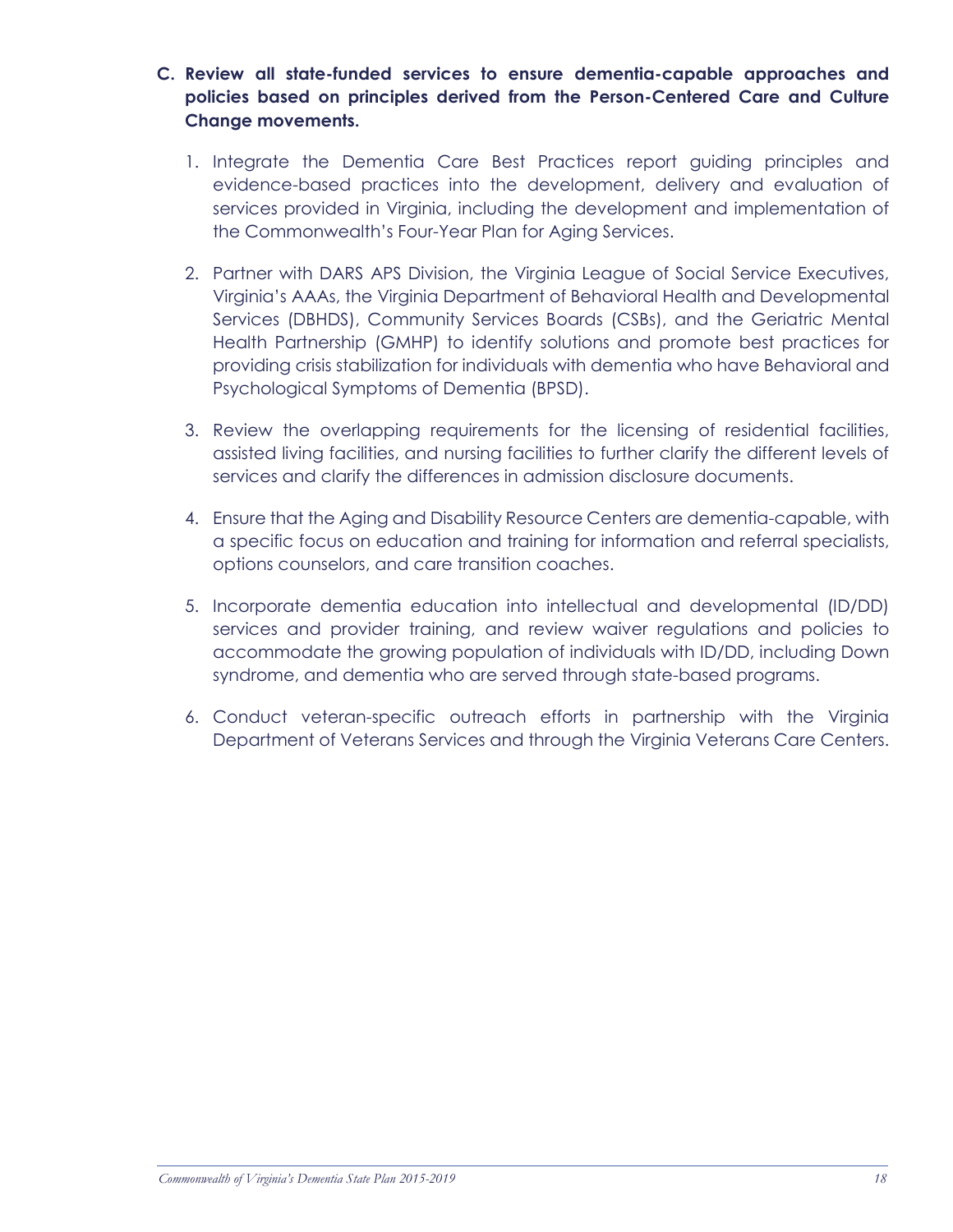# USE DEMENTIA RELATED DATA TO IMPROVE PUBLIC HEALTH

Having spent a large portion of the last four years focused on inventorying state agency data, with the findings available at http://alzpossible.org/tools/data/, data remains a priority. While it is clear that Alzheimer's disease and dementia continue to affect populations throughout the Commonwealth, an examination of the available data has revealed limitations in its applicability to policy and programming.

Elements designed to capture Alzheimer's disease, dementia, or cognitive impairment are not always required and many state-based data sources are designed to track claims and reimbursement rather than diagnoses or prevalence. Valid and reliable data has the potential to increase the efficacy of service delivery, allowing Virginia to target resources to those areas and populations with the greatest unmet needs.

Furthermore, as research continues to shed light on the interconnectedness of Alzheimer's disease and other dementias with chronic conditions, such as hypertension, hyperlipidemia, diabetes and obesity, coordinated public health efforts could improve health outcomes and reduce health care costs.

#### **A. Collect and monitor data related to dementia's impact on the people of the Commonwealth.**

- 1. Develop, implement and coordinate statewide data collection and regularly share the findings through the AlzPossible website, which should serve as a clearinghouse of links to state, federal and private entities with relevant, up-to-date, and available data on dementia. Such data findings should include the results of the BRFSS caregiver and cognitive decline modules as well as Medicare data on beneficiaries and individuals who are dually eligible for Medicare and Medicaid.
- 2. Coordinate with state licensing agencies to collect data on dementia prevalence, trends, and the characteristics of professions, facilities and providers.
	- a. Consider the extent to which internal agency policies could mandate fields that capture the presence or absence of Alzheimer's disease and dementia.
	- b. Consider potential financial incentives for entities that fully complete forms or assessments.
- 3. The DSC should inventory and monitor data with the following themes in mind:
	- a. The prevalence of dementia related diseases across the Commonwealth, including by locality, across rural and urban communities, gender, ethnic and racial minorities, younger onset, individuals with intellectual and developmental disabilities, and other special populations or unique characteristics;
	- b. The availability of dementia related services and supports;
	- c. The availability of diagnostic and assessment services for Alzheimer's and dementia;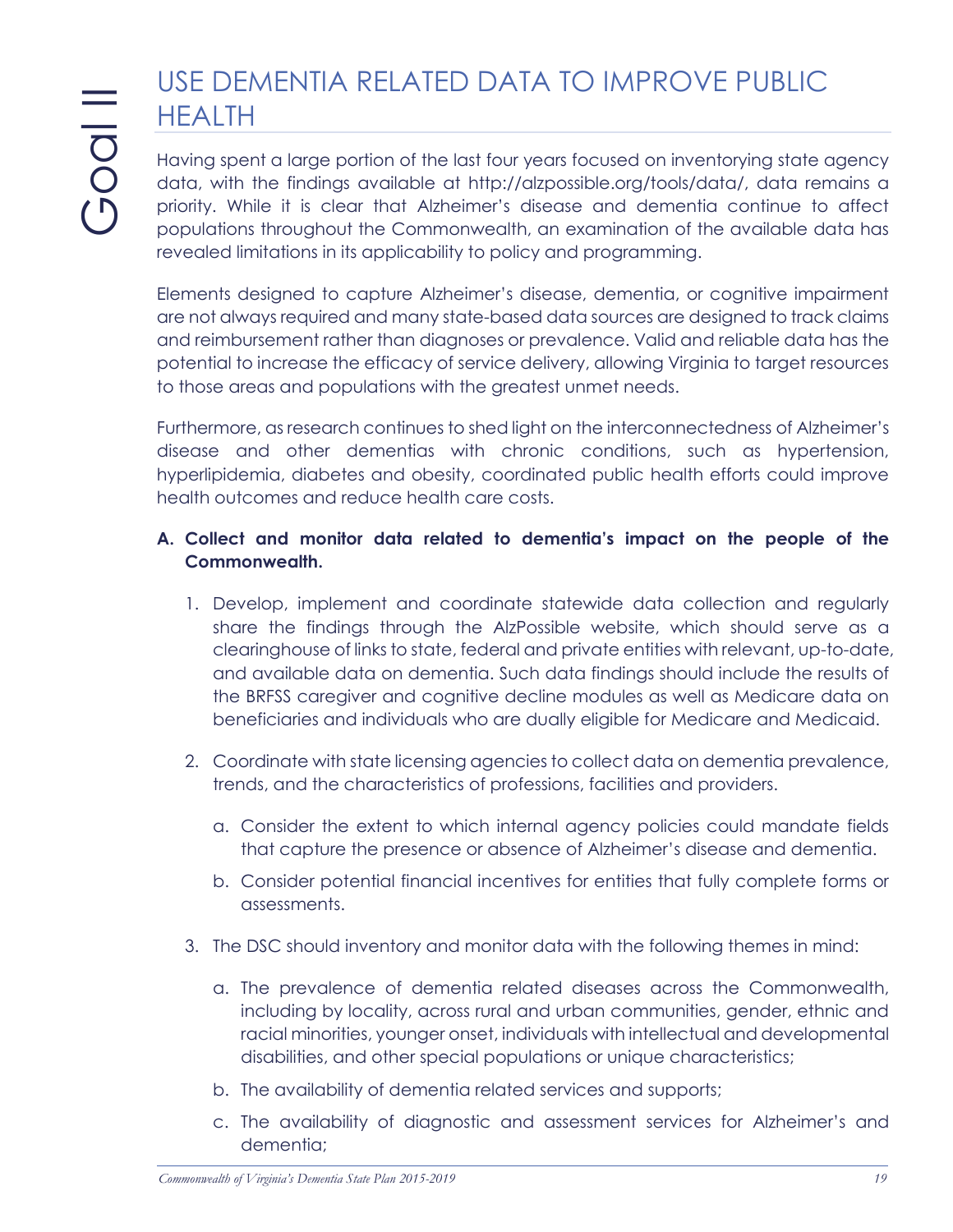- d. The number and location of Virginians who are currently providing care to a family member or friend with dementia;
- e. The cost of caring for persons with dementia; and
- f. The prevalence of dementia among incarcerated populations.
- 4. With collected data, apply the findings to policy development and implementation so that such policies can target geographic areas and populations with identified unmet or higher needs.

#### **B. Collaborate with related public health efforts and encourage possible risk-reduction strategies.**

- 1. Use the BRFSS to collect health outcomes data for persons with Alzheimer's disease and dementia and their caregivers in Virginia, and analyze and apply the findings to improve dementia-capability.
- 2. Collaborate with related public health efforts (e.g. diet, exercise, co-morbid conditions, etc.) to improve treatment adherence and encourage possible riskreduction strategies.
- 3. Encourage caregiver participation in the Chronic Disease Self-Management Education (CDSME) program and adapt it so that it can be used successfully with persons with dementia.
- 4. In collaboration with VDH and local health departments, integrate dementia and cognitive health into public health strategies and reports.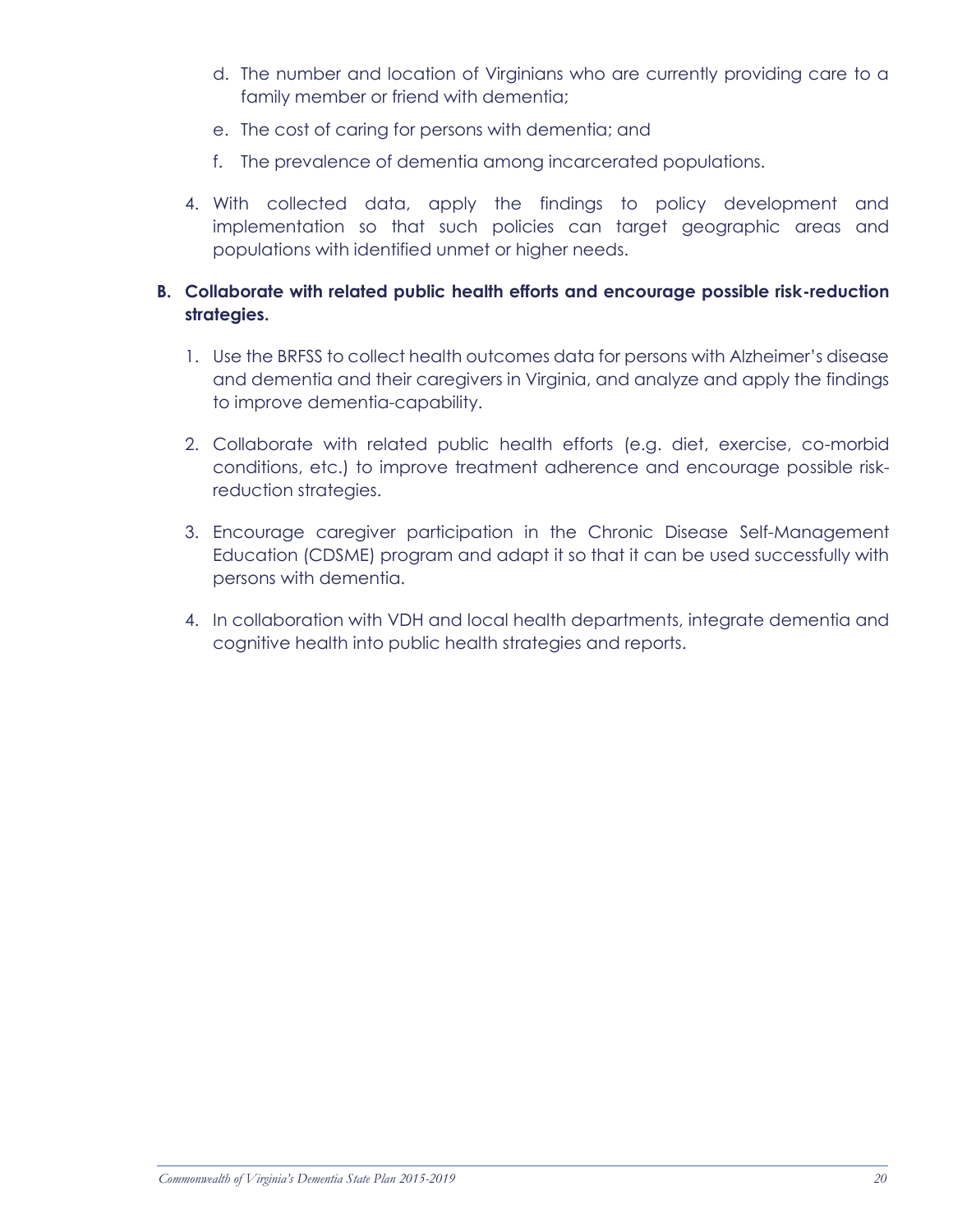# INCREASE AWARENESS AND CREATE DEMENTIA SPECIFIC TRAINING

An estimated 447,000 caregivers, 65% of whom were women, provided 509 million hours of unpaid care for individuals with Alzheimer's disease and dementias in 2013 in Virginia (Alzheimer's Association, 2014). Both, informal or family caregivers report needing referrals to resources as well as education about dementia, general health care and mental health care (Black et al., 2013). These caregivers are also providing complex care on a daily basis, supporting individuals experiencing BPSD, such as depression and anxiety, and performing medical and nursing tasks, such as managing medications and operating durable medical equipment. In some cases caregivers even provide wound and IV care (Reinhard et al., 2014).

Both informal or family caregivers and formal or professional caregivers and direct care staff need high-quality, tangible education on dementia, including information on disease progression, home safety, wandering and driving concerns, interactions with other chronic conditions, advance directives and end-of-life care, among many other topics. Moreover, working to provide training to ancillary professions, such as those spanning law enforcement and first responders, legal, and financial personnel, has the potential to mitigate abuse, neglect and financial exploitation and ensure that individuals potentially experiencing a dementia disease are referred to appropriate resources.

#### **A. Provide standardized dementia specific training to individuals in the medical, healthand social services-related fields and require demonstrated competency.**

- 1. Develop or collect and deliver dementia-specific, evidence-based trainings that include an emphasis on the differences between dementias and their disease trajectories, BPSD, referral protocols and resources, non-pharmacological interventions, care planning and advance directives, cultural and linguistic competence, and the needs of and supports for family and informal caregivers, among others.
	- a. Such dementia-specific, evidence-based trainings should be part of regular offerings and require demonstrated competencies for medical and health professions, including physicians, physician assistants, nurses of all licensing levels, gerontologists, psychologists, occupational, physical, and speech therapists, pharmacists, rehabilitation counselors, and social workers, and other health- and social services-related professionals across all professional care settings.
	- b. Integrate the dementia-specific, evidence-based trainings modules into the existing trainings offered through VDH, Virginia Department of Social Services (DSS), DARS, DBHDS, and their local entities and contractors, including AAAs, CSBs, local health departments and local departments of social services.
	- c. Integrate the dementia-specific, evidence-based trainings modules into the curriculums and trainings for long-term care facilities and HCBS providers.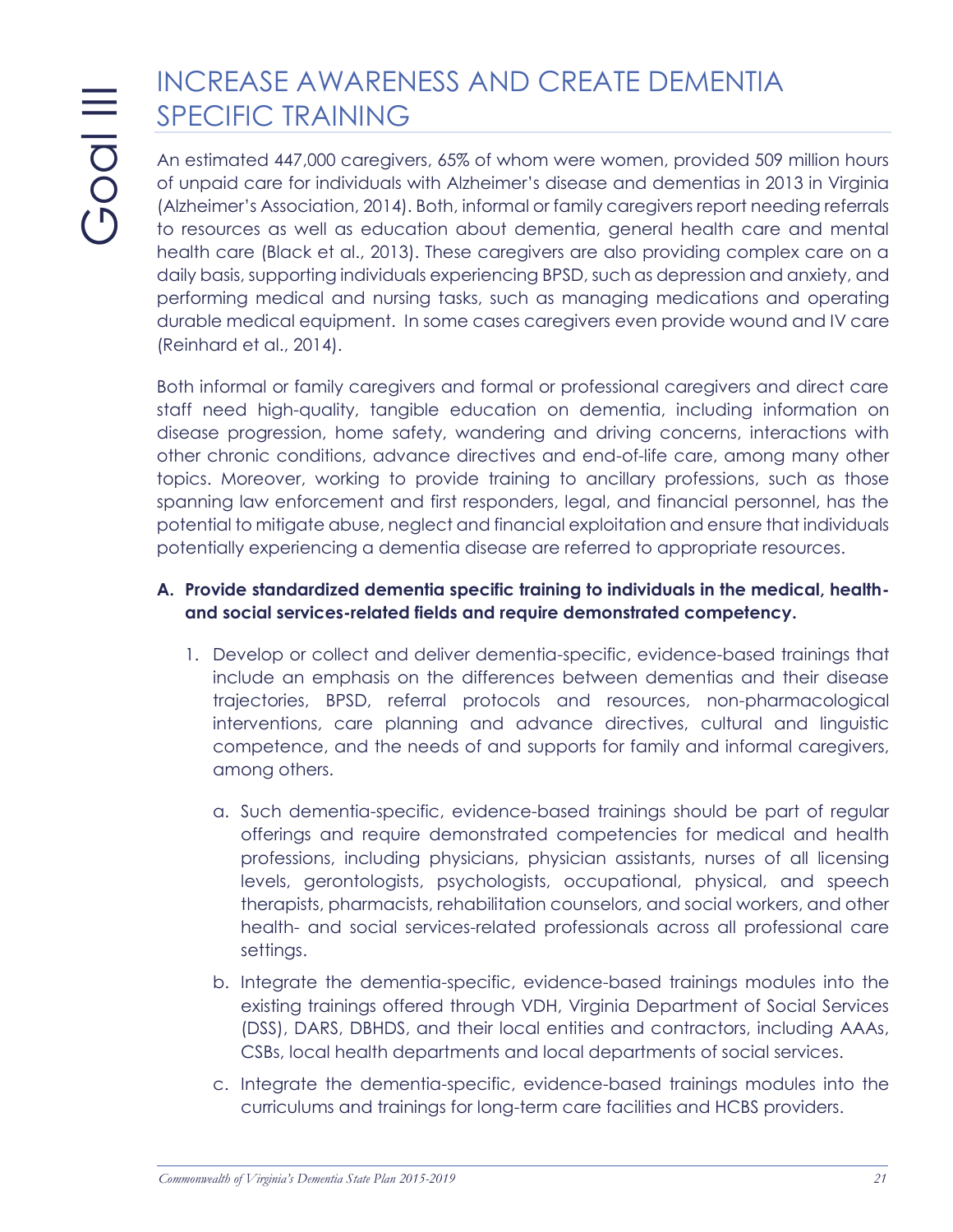- 2. Promote the continued and expanded use of the Advanced Nurse Aide Certification and encourage employers to reward such additional education with increased salaries.
- 3. Develop or catalog and deliver a portable certification program for direct care staff with standardized content designed to enhance their understanding of memory impairment and their performance in caring for individuals with Alzheimer's and related dementias.
- 4. Coordinate training opportunities with the GMHP and the Virginia Alcohol and Aging Awareness Group (AAAG), specifically with issues such as cognitive impairment and mental health, substance use, and polypharmacy.

#### **B. Provide dementia specific training to professional first responders (police, fire, EMS and search & rescue personnel), financial services personnel, and the legal profession.**

- 1. Develop or catalog and deliver dementia-specific, evidence-based trainings with dedicated funding that include an emphasis on BPSD, detention orders, driving safety, wandering issues and resources, advance directives and other legal tools, and risks and signs for abuse, neglect, and financial exploitation, among others.
	- a. In partnership with the Virginia Department of Criminal Justice Services (DSCJ), Virginia State Police (VSP), Virginia Department for Emergency Management (VDEM), and Virginia Department of Corrections (DOC) continue to develop relationships and implement coordinated, dementia-specific, evidence-based trainings with state and local first responders (police, fire, EMS, and search & rescue personnel), emergency and disaster response personnel, and correctional personnel.
	- b. In partnership with DSCJ, VSP and VDEM, continue work with first responders (police, fire, EMS and Search & Rescue personnel) to ensure a coordinated protocol for swift and appropriate action upon report of a missing adult with dementia, to include the appropriate use of Senior Alert, Project Lifesaver, and other wandering prevention and response tools.
	- c. In partnership with statewide and local legal groups and associations, implement the dementia-specific, evidence-based trainings for general practice attorneys, prosecutors, judges, magistrates, victim advocates, and court clerks.
	- d. In partnership with the VSP, Virginia State Corporation Commission (SCC) and industry representatives, implement dementia-specific, evidence-based trainings for financial services personnel, including bank tellers, accountants, financial advisers, loan officers and collectors.
- 2. Coordinate dementia specific outreach and training efforts with the Virginia Office of the Attorney General (OAG) and its Senior-focused Triad and SALT (Seniors and Law Enforcement Together) initiatives.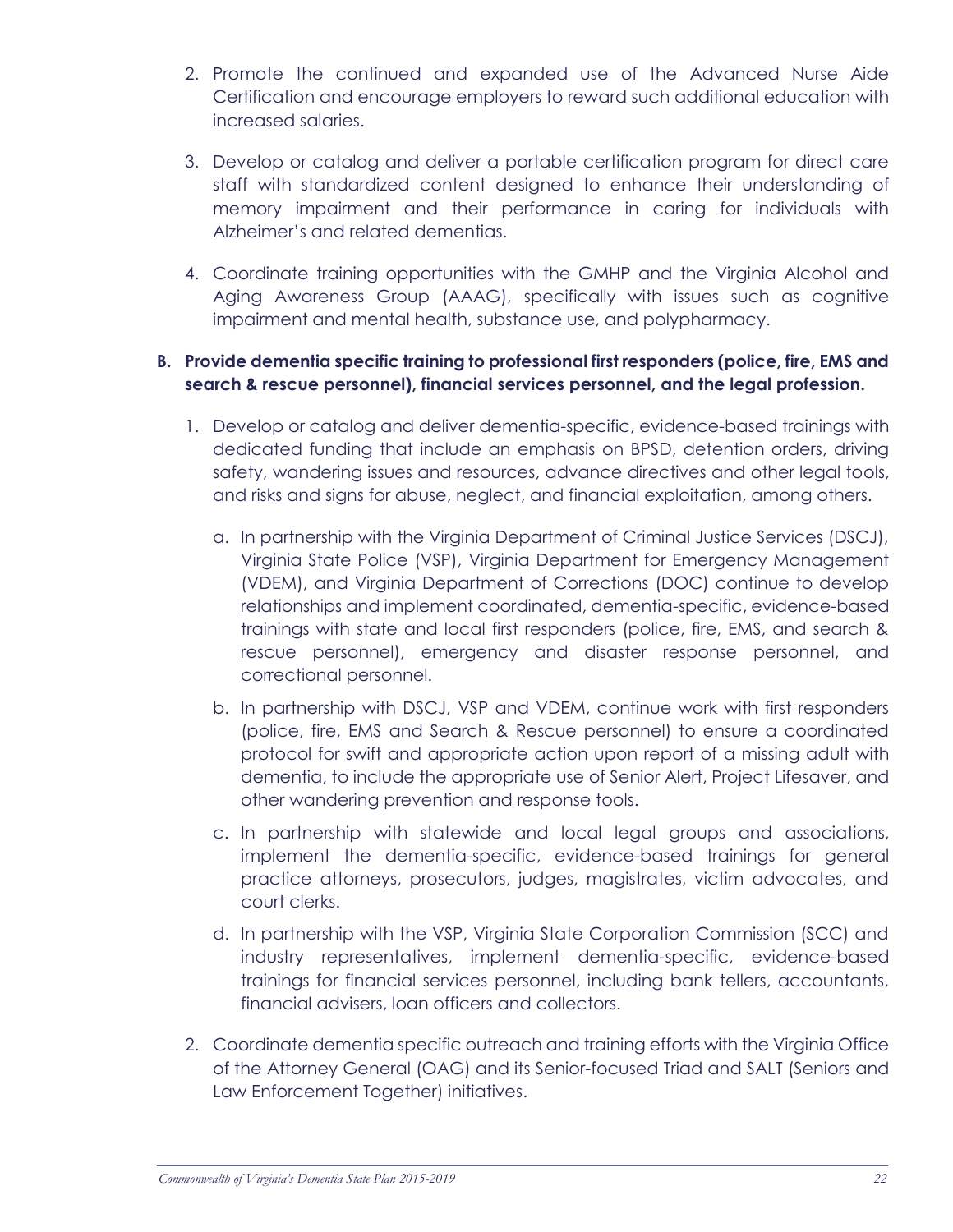- **C. Support caregivers, family members and people with dementia by providing educational information about dementia and available resources and services.**
	- 1. Expand AlzPossible resources and its free library of quality trainings and online materials available to address dementia care and research needs in Virginia, to include:
		- a. Dementia and caregiving data for tracking trends in the Commonwealth;
		- b. Interdisciplinary memory assessment centers;
		- c. Best practices for dementia assessment and diagnosis, care and caregiving support and a clearinghouse of evidence-based and evidence-informed dementia care interventions and therapies not involving medications;
		- d. Cognitive assessment instruments;
		- e. A comprehensive listing of available, evidence-based and evidence-informed trainings for professional caregivers;
		- f. A listing and explanation of the roles of state agencies; and
		- g. The diagnostic criteria summaries for the dementias and the stages of Alzheimer's disease with frequently used services associated with each stage.
	- 2. In partnership with the Alzheimer's Association and other state agencies and their contractors, train and link informal or family caregivers to information and education about dementia and the caregiving process that is culturally and linguistically appropriate, including how caregivers can stay healthy, prepare for driving and wandering issues, coordinate legal and financial issues, and locate and use respite care services, among other topics.
	- 3. Develop or collect and deliver a statewide, culturally-appropriate awareness strategy that has tailored components for the unique needs of rural communities, racial and ethnic minorities, non-English speaking individuals, veterans, individuals with younger-onset Alzheimer's disease, individuals with intellectual and developmental disabilities, members of the LGBT community, and individuals with traumatic brain injuries (TBI). As appropriate, such a strategy could be in partnership with faith-based communities and the Alzheimer's Association to increase the availability and use of education materials tailored to these groups.
	- 4. With appropriate stakeholders, develop or collect and implement an evidencebased protocol for appropriate interaction with individuals with dementia and their family and caregivers, with specific information on BPSD.
	- 5. Advocate for and increase awareness of and inclusion of advance directives and end-of-life planning, including knowledge of Virginia-specific laws governing such practices, in routine care for all older adults, with particular emphasis on individuals with Alzheimer's disease and dementia and caregivers.
	- 6. Increase awareness of the Annual Wellness Visit, which includes an assessment of cognitive function, offered to Medicare beneficiaries.
	- 7. Incorporate dementia awareness and information about resources into the state employee wellness program for the Commonwealth of Virginia.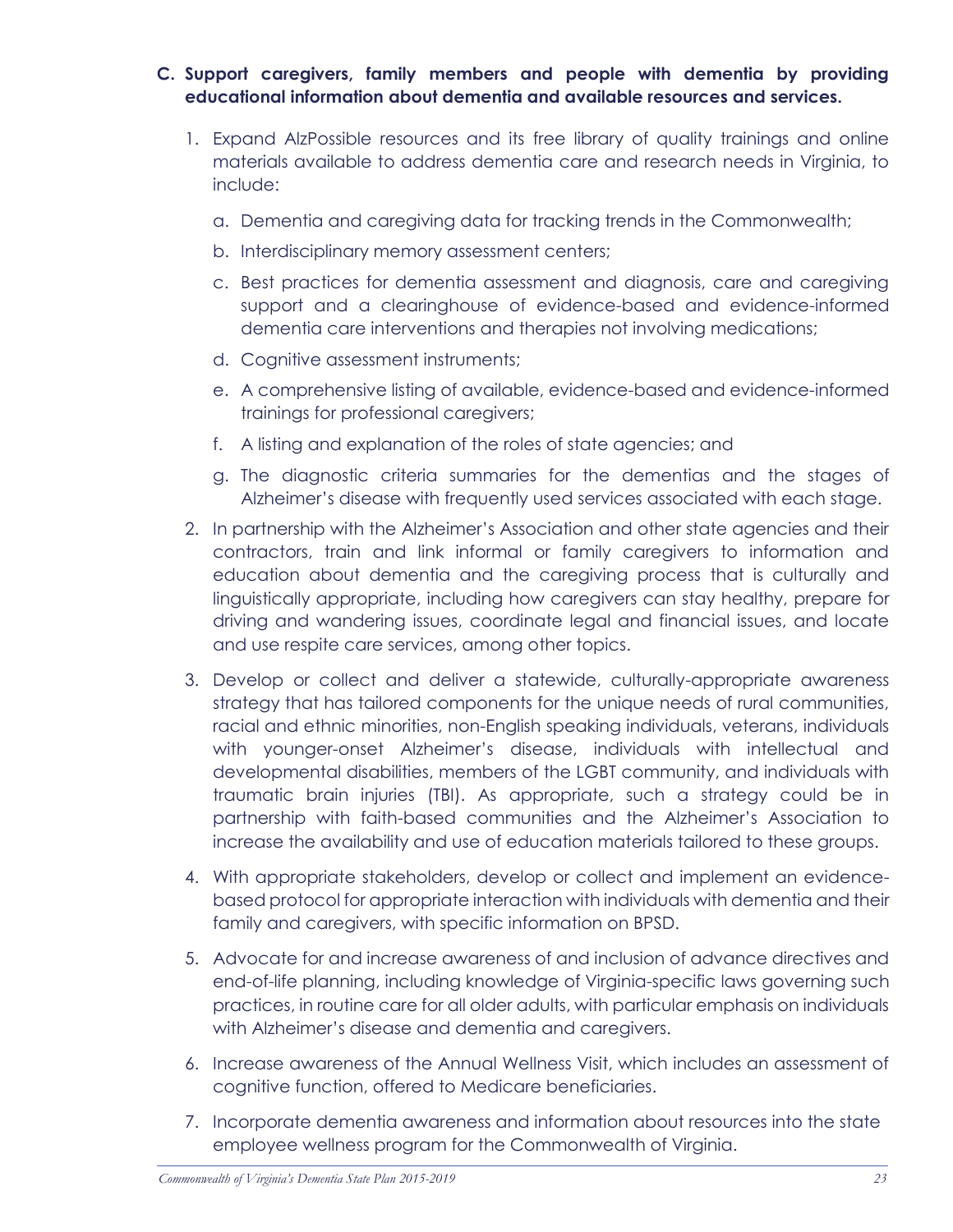# PROVIDE ACCESS TO QUALITY COORDINATED CARE FOR INDIVIDUALS WITH DEMENTIA IN THE MOST INTEGRATED SETTING

Our health care delivery system fails to identify and treat individuals with dementia effectively and to support caregivers appropriately, if at all. Quality care for individuals with dementia is hindered by a lack of clinical assessments and diagnoses, uncoordinated care transitions, and rising costs that leave care out of reach for many. According to a recent study conducted by Kotagal et al. (2015), an estimated 55% of Americans with dementia have not received a cognitive evaluation by a physician. From an acute care perspective, research on hospitalizations has noted that cognitive impairment, with delirium and without, in hospitals is "under-recognized, impacts care, and increases risk for adverse health outcomes" (Boustain et al., 2010). Long-term care costs continue to climb; according to a 2014 Genworth Financial survey, the average annual cost of assisted living facility care has increased 5 percent annually while nursing home care has risen 4.5 percent annually for the last five years.

Nonetheless, a coordinated delivery system with entry points focused in memory assessment clinics and in partnership with the aging network has the potential to break down barriers and remove obstacles to excellent care. Modeled after a patient navigation model from Boone and Braun (2012), an integrated network of memory assessment centers with patient navigators who are trained in dementia and caregiving can provide Virginians with the information, tools and referrals they need as the disease progresses from diagnosis to end-of-life.

- **A. Create a statewide network of interdisciplinary memory assessment clinics with specialized, dementia-capable services for individuals with dementia and their caregivers from assessment and diagnosis through end-of-life.**
	- 1. Create a statewide network of memory assessment clinics that use an interdisciplinary team approach to assess and treat persons with dementia.
	- 2. Identify the typical pathways to assistance for individuals with dementia, possibly through a study, and develop a system of entry based on coordinated memory assessment centers for individuals with dementia and their caregivers.
	- 3. Within the interdisciplinary memory assessment clinics and community partners, establish and fund dementia coordination centers that are staffed by credentialed patient navigators who can help persons with dementia and their caregivers and offer such services as:
		- a. Assessing and developing care plans in conjunction with the person with dementia and their caregivers and family;
		- b. Identifying and making referrals or arranging appropriate clinical care;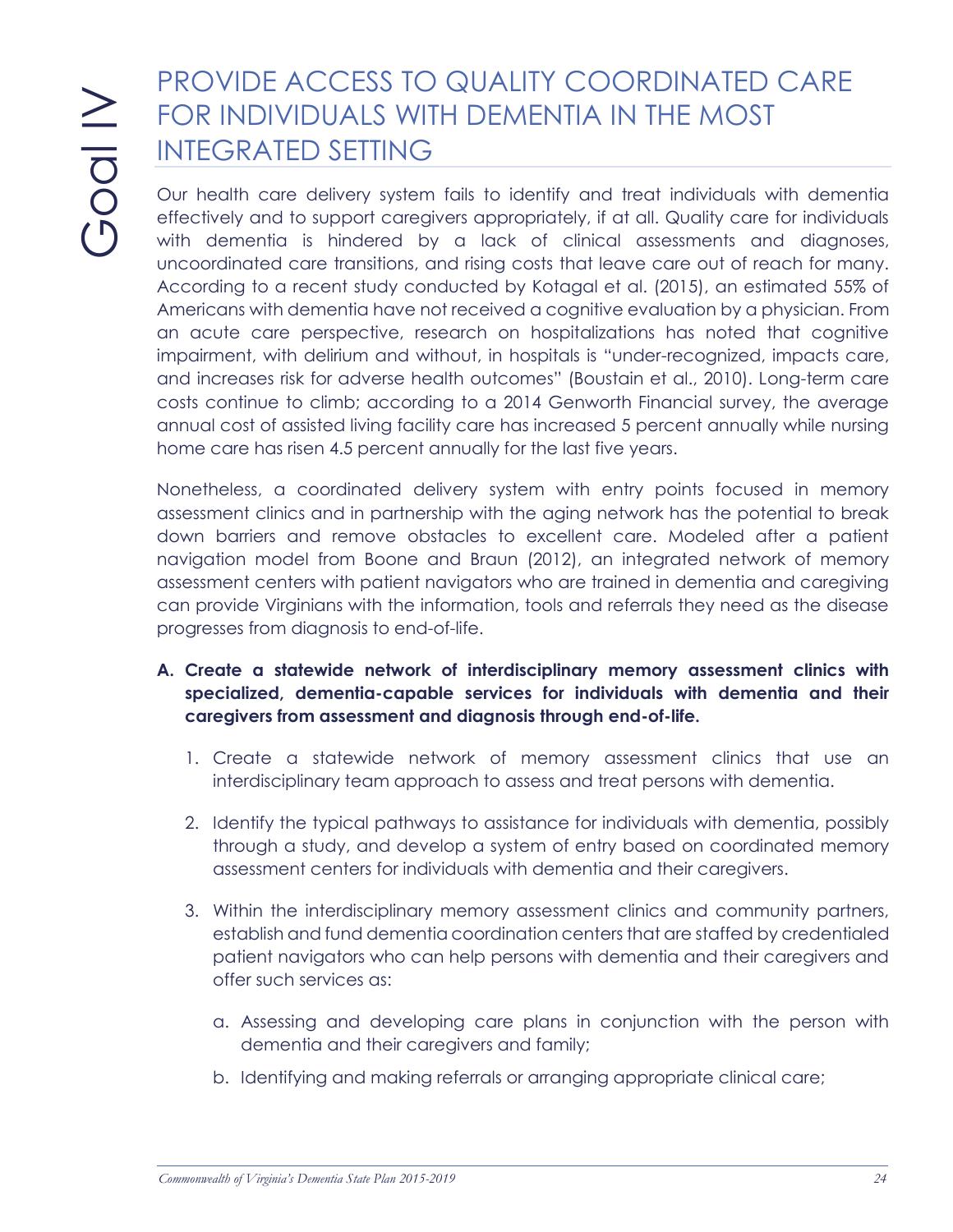- c. Identifying and making referrals or arranging long-term care services and programs, including HCBS, long-term care facilities, hospice programs, PACE, and others;
- d. Identifying and making referrals or arranging supportive services, such as transportation, meals, home modifications, respite care, counseling, and support groups, and others;
- e. Educating the persons with dementia and their caregivers about the disease, interactions with chronic conditions, care options, driving assessments, legal and financial issues, including end-of-life wishes and advance directives, etc.; and
- f. Accessing public and private benefit program and insurance claims.
- 4. Integrate data collection and track health outcomes and service utilization of persons with dementia and caregivers in the memory assessment center network to analyze prevalence and trends, effectiveness, and cost, including money saved through coordinated care.

#### **B. Provide a system of services that are integrated, coordinated and diverse to meet the varied needs of individuals with dementia and caregivers during the disease trajectory.**

- 1. Standardize the protocol followed after an individual receives a diagnosis of dementia, to include referrals for further evaluation by an interdisciplinary team with expertise in cognitive impairment and dementia at a memory assessment center and referrals to the local Alzheimer's Association chapter.
- 2. With appropriate stakeholders, identify current protocols, and develop and implement improved protocols for appropriate placement options and available community resources based on the stages of Alzheimer's and dementia related diseases.
- 3. Support systems that promote integrated care between primary, acute and longterm care settings and the transitions between them, with an emphasis on minimizing transitions, repeat hospitalizations, emergency department visits, and improving medication reconciliation.
- 4. Identify and remove barriers for community integration for persons with dementia.
- 5. In coordination with AAAs and CSBs, establish cross-setting teams and provide supports to long-term care facilities and family caregivers to manage BPSD in a safe and appropriate manner.
- 6. Promote research participation and university-community partnerships to address community needs and promote mutually beneficial participatory research opportunities in diagnosis, treatment, long-term care services and supports, and caregiver supports.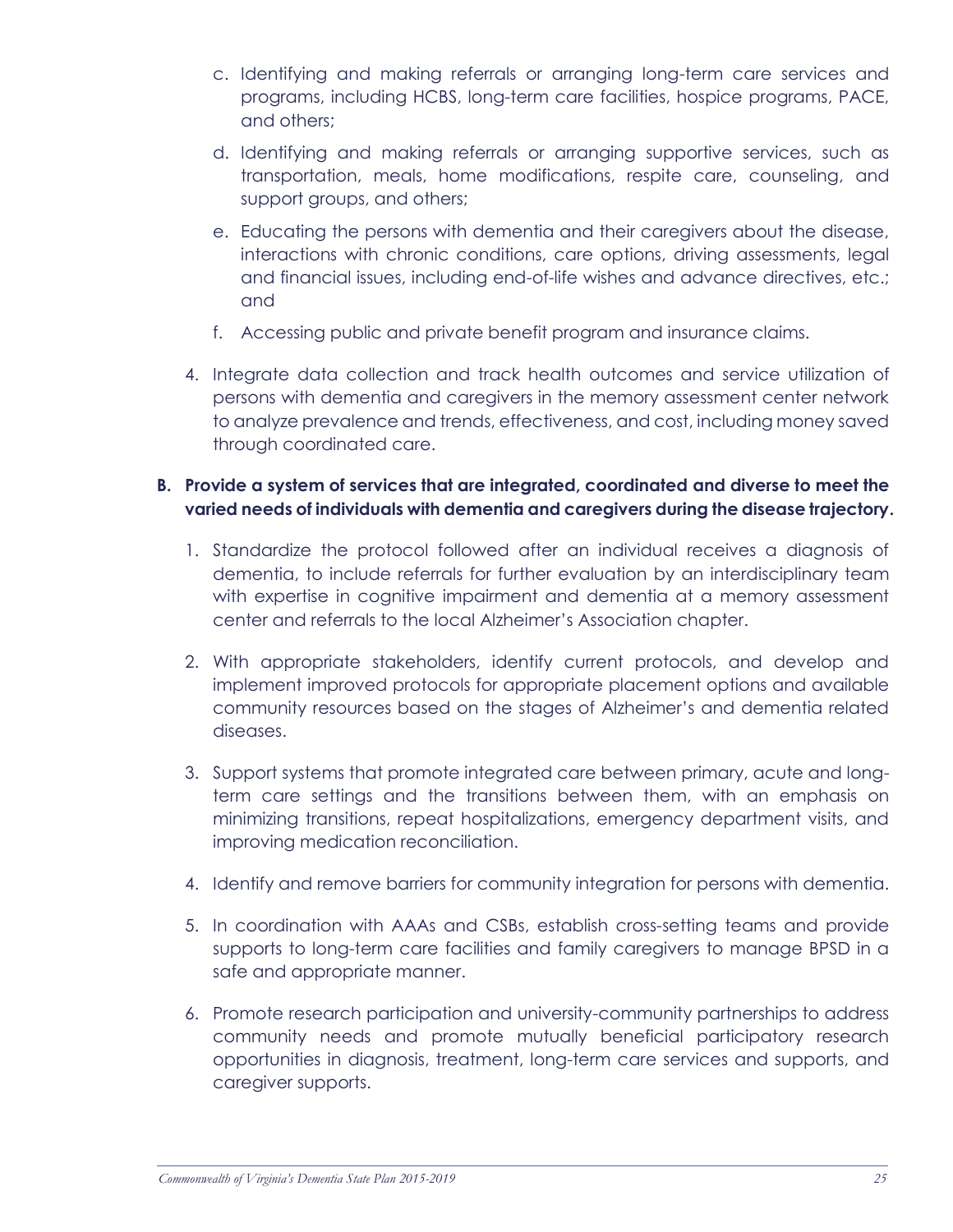- 7. Track health outcomes and service utilization of persons with dementia and caregivers to assess and analyze effectiveness and cost, including money saved through coordinated care.
- 8. Promote geriatric emergency departments in hospitals to assure safety and best outcomes for elder patients, to include trained staff and a thorough evaluation of adults presenting with possible delirium and dementia.
- 9. Advocate for accessible transportation systems.
- 10. Promote and advocate for long-term care services that are modeled after Culture Change (including Green Houses, Eden Alternatives, Household Models, etc.) and other related initiatives that establish person-centered, home-like environments.
- 11. Identify opportunities and barriers to the increased and successful use of telemedicine and telehealth services that meet the needs of individuals with dementia and caregivers, particularly in rural areas.
- 12. Identify and deliver, possibly through pilot demonstrations, evidence-based programs that support caregivers through education, counseling, referrals, respite, and other related supports.

#### **C. Identify needed supports for informal and family caregivers and coordinate them to ensure positive caregiving experiences.**

- 1. Offer business and individual tax incentives to promote family caregiving and for the purchase of locator devices, respite care services, and other related expenses.
- 2. Encourage the development and implementation of employee assistance programs that identify the needs of caregivers and resources available to support them, which may include educational materials, onsite respite care and support groups.
- 3. Provide information about long-term care insurance policies and other related programs that help offset the financial expenses associated with long-term care.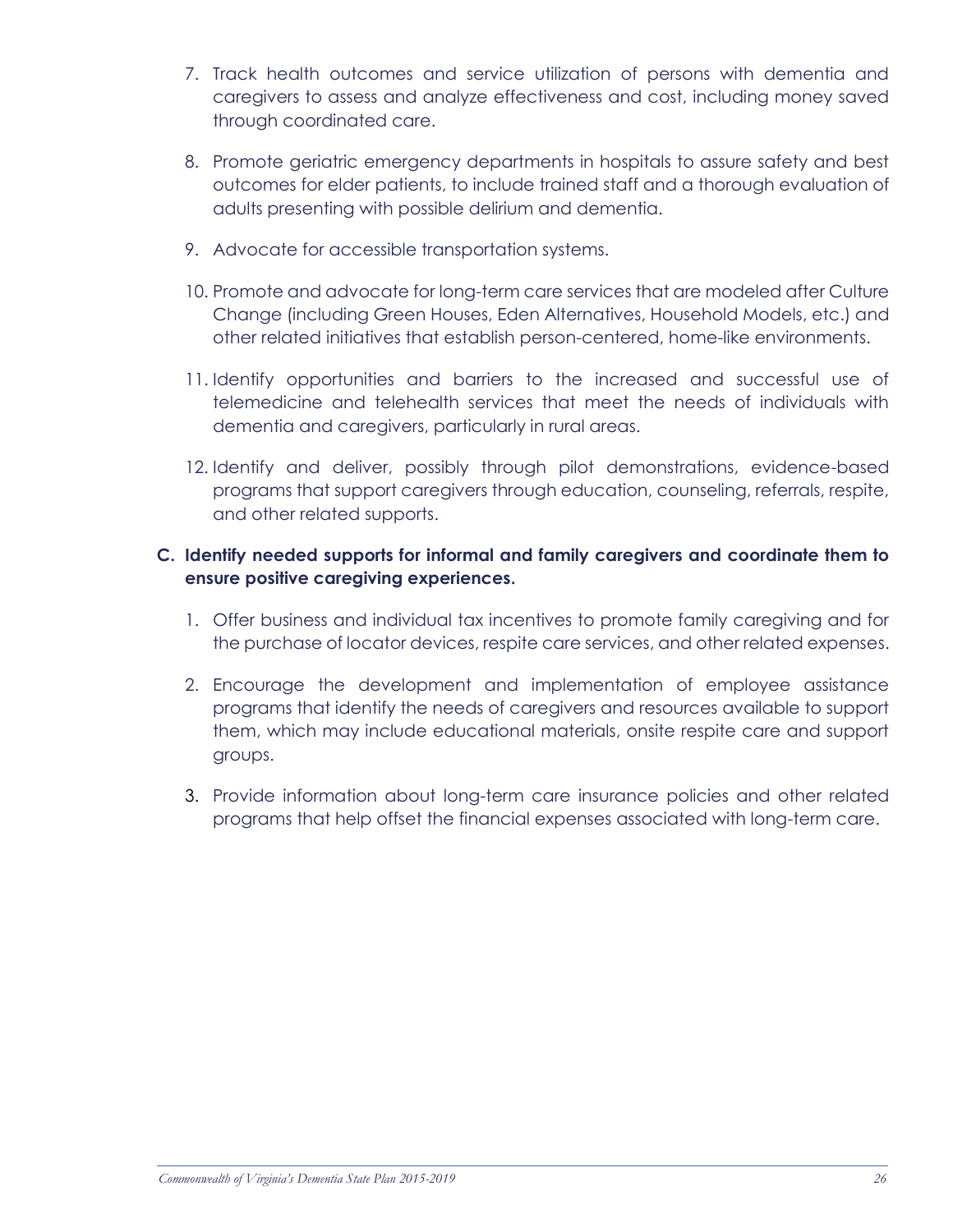# EXPAND RESOURCES FOR DEMENTIA SPECIFIC TRANSLATIONAL RESEARCH AND EVIDENCE-BASED **PRACTICES**

Since 2011 and in line with the growing numbers of individuals affected by dementia, research funding and attention has drastically accelerated at the national and international levels. Virginia certainly followed suit when it increased the funding for ARDRAF by \$125,000 in 2013, an increase of just over 60% in ARDRAF's budget. With this increase in funding and an ever-present demand for research on the causes of and possible treatments and cures for dementia, Virginia is well positioned to contribute to the body of research on dementias. More specifically, Virginia is poised to add to statefocused research on the prevalence of dementia in specific areas and populations and the costs to state-funded programs and family caregivers.

However, all the research in the world will do absolutely nothing if it is not disseminated and applied to practice and delivery to benefit individuals and their families. In order to disseminate and apply research findings, researchers in Virginia report needs related to: opportunities for in-person and virtual networking, assistance and support with recruitment and research participation, and technical assistance on applications for Institutional Review Boards (IRBs).Therefore, a statewide response to these identified research needs is essential.

- **A. Support ARDRAF, especially projects that have a specific emphasis on "methods of treatment, ways that families can cope with the stresses of the disease, and the impact of the disease on the citizens of the Commonwealth" (§ 51.5-153).**
	- 1. Support an increased focus and balance on translational projects, to include those that:
		- a. Utilize epidemiological methods.
		- b. Advance translational or clinical methods that identify evidence-based practices for service delivery and take them from bench to bedside.
		- c. Identify costs associated with the delivery of programs and services to individuals with dementia and caregivers.
		- d. Develop both high-tech and low-tech assistive devices that adapt everyday environments for people with dementia.
		- e. Assess the quality of services and facilities for individuals with dementia and their caregivers.
	- 2. Explore projects that attempt to better understand Alzheimer's disease and dementias in rural communities, racial and ethnic minorities, non-English speaking individuals, veterans, individuals with younger-onset Alzheimer's disease, individuals with intellectual and developmental disabilities, members of the LGBT community, individuals with TBI, and individuals experiencing BPSD and cooccurring serious mental illness.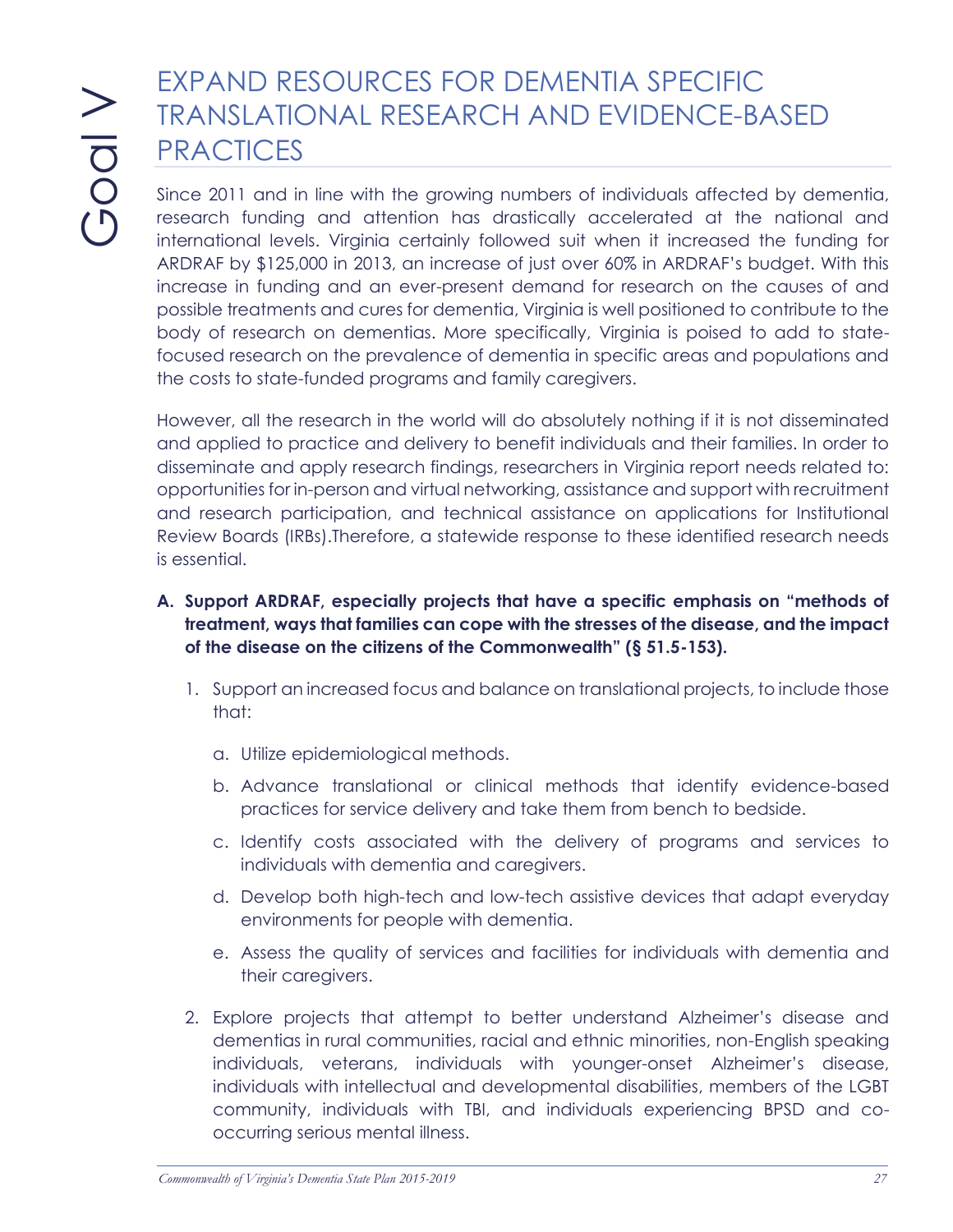3. Disseminate research findings, especially translational research findings, on the AlzPossible website.

#### **B. Provide support to researchers and interested stakeholders across the Commonwealth through data sources and networking opportunities.**

- 1. Develop a research consortium network and provide networking opportunities for researchers and interested stakeholders in Virginia.
	- a. Periodically disseminate information about studies in need of participants and funding opportunities, which may include federal grant opportunities from the U.S. National Institutes of Health (NIH) as well as from the Alzheimer's Disease Supportive Services Program (ADSSP) within the Administration for Community Living (ACL) and the U.S. Centers for Medicare and Medicaid Services (CMS) Innovation grants and pilot demonstrations.
	- b. Use the AlzPossible website as a forum to link researchers interested in dementia research.
- 2. Direct researchers to dementia and caregiving-related data sources so that they can better write research funding applications.

#### **C. Promote the advancement of translational research, evidence-based practices and research participation in Virginia.**

- 1. Develop training for gatekeepers (primary care providers, physicians, nurses, office managers, and other health professionals) on dementia and the value of research participation.
- 2. Develop incentives, such as care coordination, research partnering and communication of study results, for medical and health professionals who encourage research participation in the community.
	- a. Explore options to further support participant recruitment and participation in research studies in Virginia, specifically with diverse populations such as ethnic and racial minority populations, rural and underserved communities, individuals with younger onset Alzheimer's disease, individuals with intellectual and developmental disabilities, and other special populations or unique characteristics.
	- b. Foster university-community partnerships to further research and development, address community needs, and promote mutually beneficial participatory research opportunities.
	- c. Develop and share resources for university IRBs as they develop consistent methods for assessing and approving dementia and caregiving research studies, to include information on informed consent allowances as outlined in § 32.1-162.16 through § 32.1-162.20.
	- d. Use the AlzPossible website to link to additional resources related to research.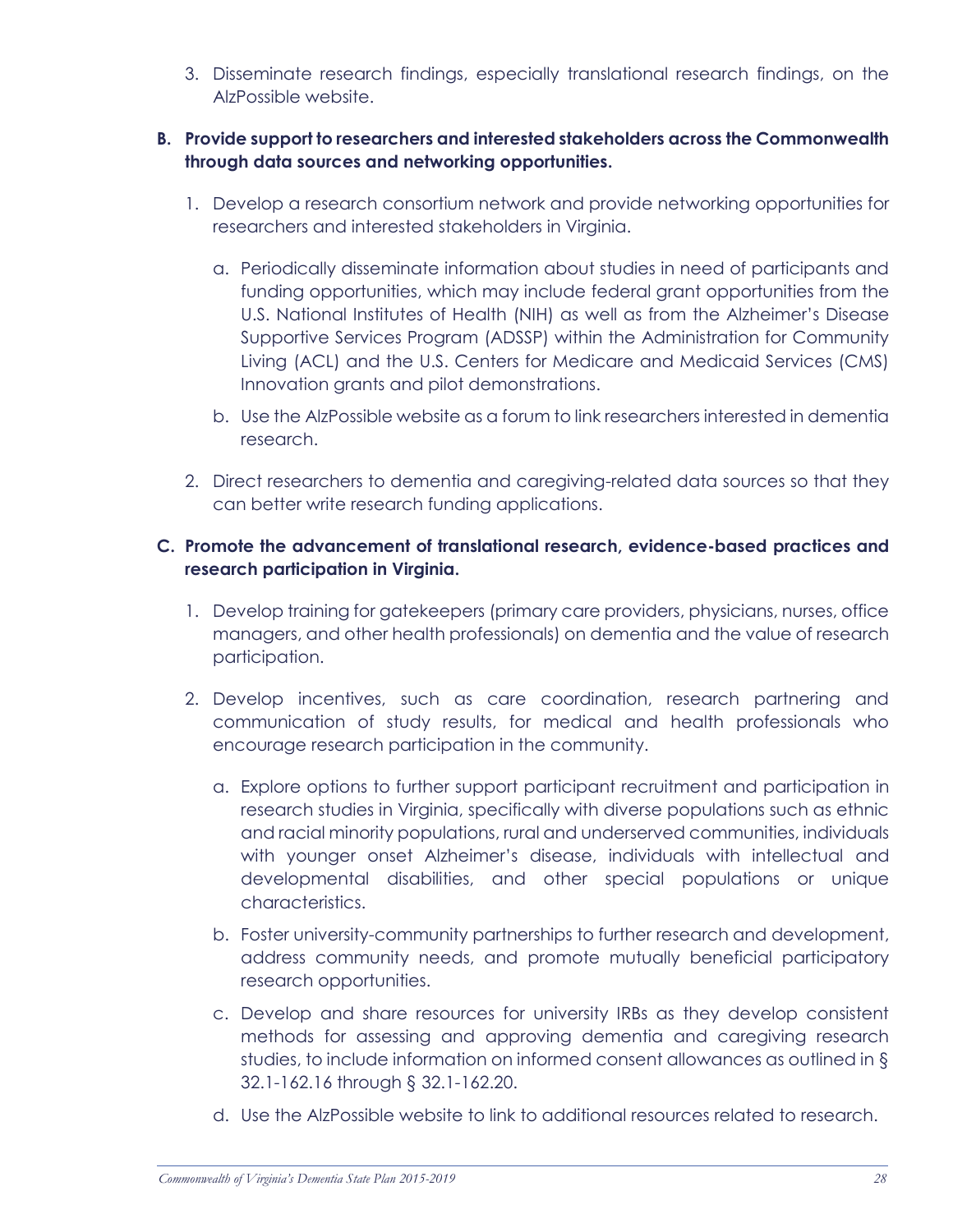- 3. Further dementia-capability with the use evidence-based practices and use AlzPossible as a resource to evaluate and share dementia-capable services, evidence-based practices, and risk reduction strategies.
	- a. With additional study and subsequent positive outcomes, identify opportunities for continued and expanded use of evidence-informed programs in Virginia, including the shift of quality evidence-informed programs into evidence-based programs.
	- b. Evaluate the effectiveness of common methods used to disseminate and translate evidence-based practices, and apply the results in Virginia.
	- c. Implement promising practices and programs statewide and promote the incorporation of evidence-based practices into existing programs that are merely evidence-informed at the present time.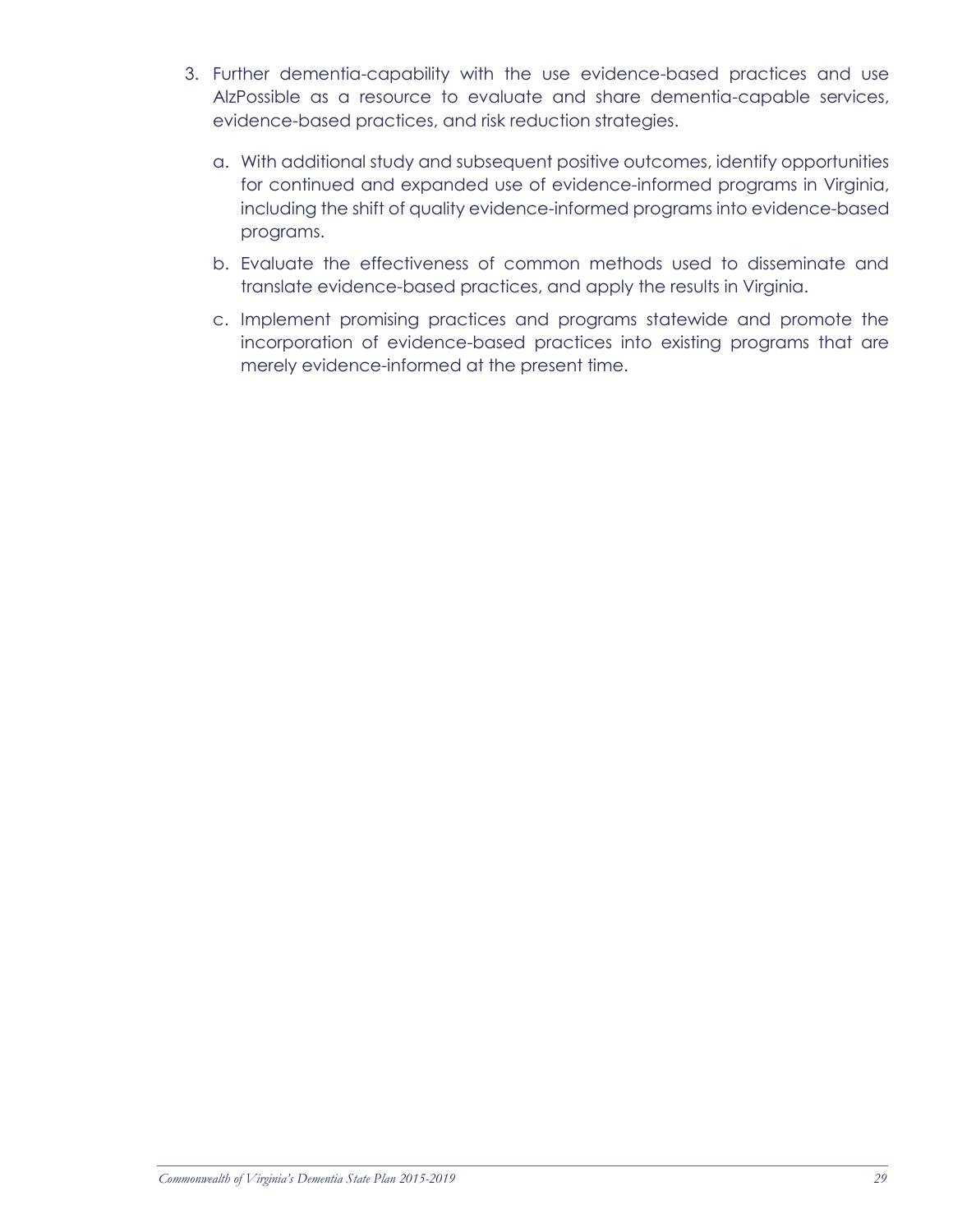# DEMENTIA STATE PLAN DEVELOPMENT PROCESS

The Commonwealth of Virginia's Alzheimer's Disease and Related Disorders Commission was established in 1982. The Commission serves as an advisory board in the executive branch of Virginia's state government and aims to assist people with Alzheimer's disease and related disorders and their caregivers.

Under the Code of Virginia § 51.5-154, the Commission has the power and duty to:

- 1. Examine the needs of persons with Alzheimer's disease and related disorders, as well as the needs of their caregivers, and ways that state government can most effectively and efficiently assist in meeting those needs;
- 2. Develop and promote strategies to encourage brain health and reduce cognitive decline;
- 3. Advise the Governor and General Assembly on policy, funding, regulatory, and other issues related to persons suffering from Alzheimer's disease and related disorders and their caregivers;
- 4. Develop the Commonwealth's plan for meeting the needs of patients with Alzheimer's disease and related disorders and their caregivers, and advocate for such plan;
- 5. Submit to the Governor, General Assembly, and Department by October 1 of each year an electronic report regarding the activities and recommendations of the Commission, which shall be posted on the Department's website; and
- 6. Establish priorities for programs among state agencies related to Alzheimer's disease and related disorders and criteria to evaluate these programs.

As was the case in the development of Virginia's 2011 Dementia State Plan, the Commission reviewed state plans from other states, particularly those that had been drafted in recent years. Having recently identified Guiding Principles, Best Practices and Recommendations for dementia care in the 2014 study managed by the Dementia Services Coordinator within the Virginia Department for Aging and Rehabilitative Services (DARS), the Commission integrated the findings of the report into the Dementia State Plan's development. Once a draft of the updated Dementia State Plan was in place, Commission members hosted five public listening sessions around the Commonwealth in Big Stone Gap, Roanoke, Virginia Beach, Fairfax and Richmond. These sessions were attended by over 100 people. Additionally, the DSC conducted electronic outreach to members of the Virginia Geriatrics Society and received many comments from professionals and family caregivers by mail, telephone and email through DARS.

Once input was gathered, the Commission, guided by optimal aging theory and stress and coping theory, drafted the Dementia State Plan. The Commission intends that this will be a living document always responsive to the needs of Virginians. The intent is to update it every four years to ensure that it is adaptive and that it makes use of cutting-edge research and standards.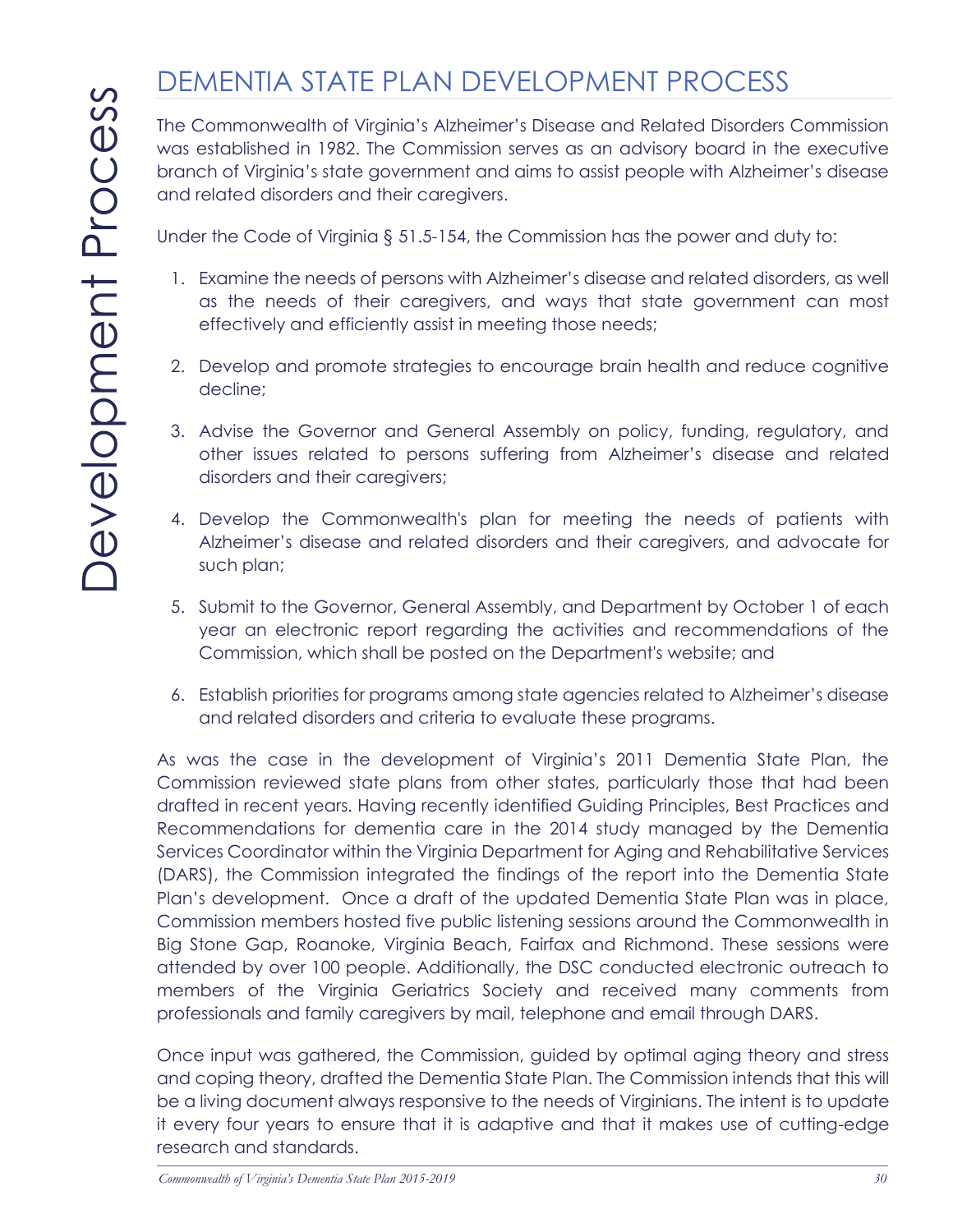The Virginia Alzheimer's Disease and Related Disorders Commission would like to recognize its **current members who contributed to the Dementia State Plan**:

Courtney S. Tierney, MSW, *Chair* Valerie Hopson-Bell, BA, CMC Lory Phillippo, MPH, OTR/L, Vice Chair W. Thomas Hudson, Esq. Laura Adkins **Laura Additional Community** Janet L. Honeycutt Vivian Bagby, RN, MS Carol Manning, PhD, ABPP-CN Laura Bowser Lynne Seward, *Former Chair* Sharon E. Davis **Patricia W. Slattum, PharmD, PhD** Christopher Desimone, Esq. Kevin P. Walsh, DC Julia Trivett Dillon

The Commission also thanks **former members** as well as **Commission work group members**, including:

Sonya Barsness, MSG Shannon Jarrott, PhD Constance L. Coogle, PhD Martha Watkins Andrew Heck, PsyD, ABPP George Vradenburg

The Commission would also like to thank the following **individuals** who lent their time and expertise to the development of the Dementia State Plan and assisted with planning and hosting public listening sessions:

Virginia Alzheimer's Association **Chapters** 

> Carter Harrison John Christopher Broullire Gino Colombara Sue Friedman, MS Marie Kolendo Sherry Peterson, MSW Cindy Schelhorn Patricia Farish Lacey, MBA Ellen Phipps, CTRS, MSG Annette Clark, MSG

The Memory Center (Virginia Beach) Kevin DiBona Kathryn Bennett

Mountain Empire Older Citizens (Big Stone Gap) Michael Wampler

Virginia Department for Aging and Rehabilitative Services Charlotte Arbogast, MSG Amy Marschean, JD

Lastly, the Commission expresses immense gratitude to the **many individuals with dementia, their caregivers, family members and friends, as well as professionals** who took time out of their busy schedules to participate in the public listening sessions or offer comments by mail, telephone or email. Their invaluable first-hand input has meaningfully informed the Dementia State Plan. It is the Commission's sincere hope that the Dementia State Plan reflects the needs, concerns and priorities of Virginians.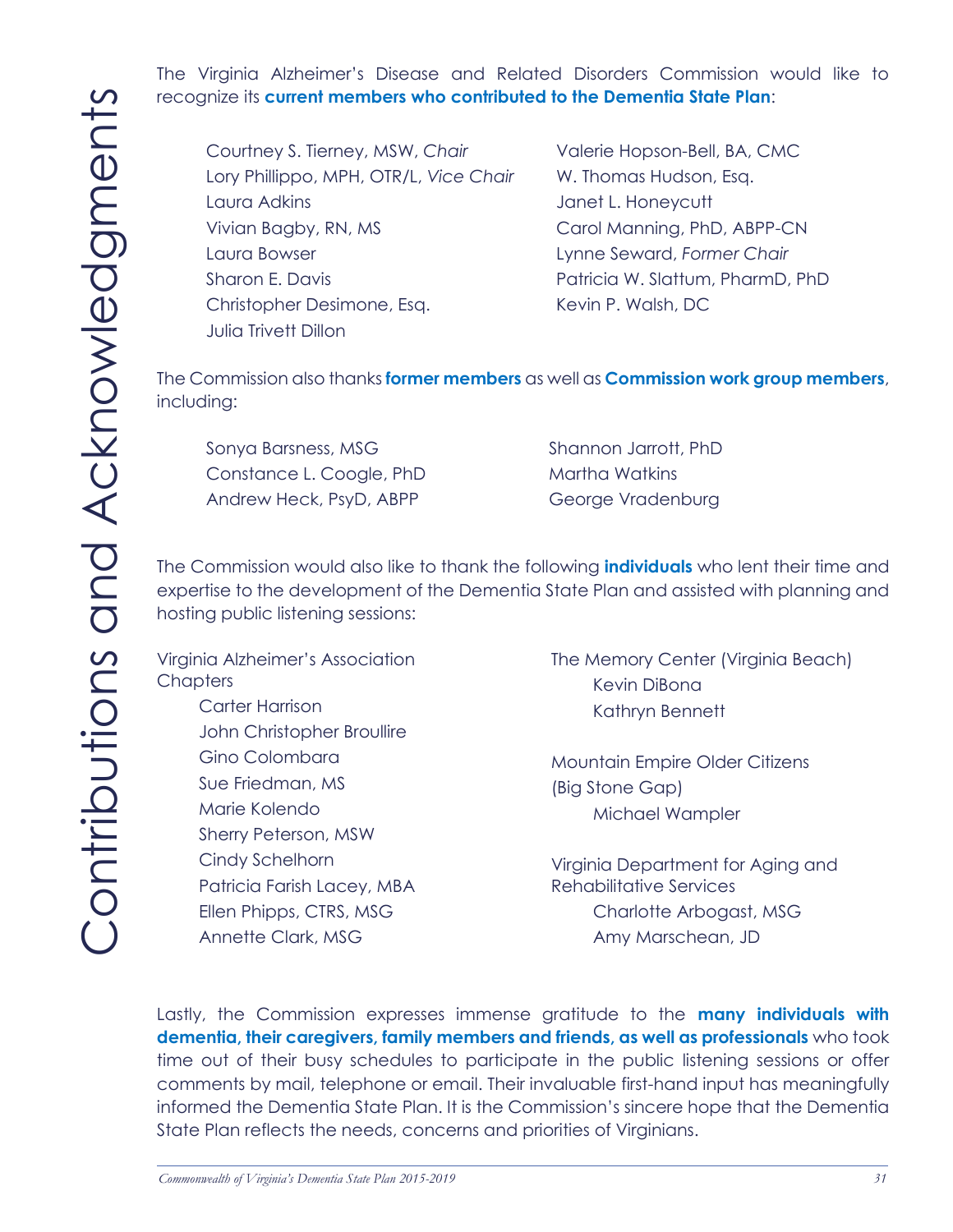Glossary

#### **Adult Day Health Care (ADHC)**

Adult day health care is a community-based, non-residential service that supports the health, nutritional, social, emotional, cognitive, recreational and daily living needs of adults in a professionally staffed, protective group setting for individuals who cannot be left alone during the day. Services and supports are based on individual assessment of needs, strengths and preferences to develop and maintain a current, written, person-centered plan of care for each participant. Adult day health care also meets the needs of family caregivers for support and education, allowing them to work without distraction or worry, and meeting their need for respite from 24 hour responsibility for caregiving.

**Adult Protective Services (APS)** Adult Protective Services investigates reports of abuse, neglect, and exploitation of adults 60 years of age or older and incapacitated adults age 18 or older. If protective services are needed and accepted by the individual, local Adult Protective Services professionals may arrange for a wide variety of health, housing, social and legal services to stop the mistreatment or prevent further mistreatment. Services offered may include home-based care, transportation, adult day health care, adult foster care, nutrition services and legal intervention in order to protect the adult. Services may also be arranged for individuals in emergency situations who lack the capacity to consent to services.

AlzPossible AlzPossible is established as a virtual center or a center without walls. The mission of AlzPossible is to promote workforce development through education and training in person-centered, ethical dementia care and to ensure the development of a broad range of wellintegrated programs, services and research designed to reduce the burden of the disease on the citizens of the Commonwealth of Virginia. AlzPossible disseminates prevalence data, information for researchers, and information about dementia and effective interventions that maintain and/or extend the independent functioning of people with the disease.

**Assisted Living Facility (ALF)** Assisted Living Facility means any congregate residential setting that provides or coordinates personal and health care services, 24-hour supervision, and assistance (scheduled and unscheduled) for the maintenance or care of four or more adults who are aged, infirm or disabled and who are cared for in a primarily residential setting. Assisted Living Facilities provide assistance with Activities of Daily Living (ADLs), medication management, social activities, housekeeping, meals, and may offer dementia care programs. Included in this definition are any two or more places, establishments or institutions owned or operated by a single entity and providing maintenance or care to a combined total of four or more aged, infirm or disabled adults. Maintenance or care means the protection, general supervision and oversight of the physical and mental well-being of an aged, infirm or disabled individual.

#### **Auxiliary Grant (AG)**

An Auxiliary Grant is an income supplement for individuals who receive Supplemental Security Income (SSI) and certain other aged, blind, or disabled individuals who reside in a licensed assisted living facility (ALF) or an approved adult foster care (AFC) home. An AG payment is issued to an individual monthly, to be used with a designated amount of their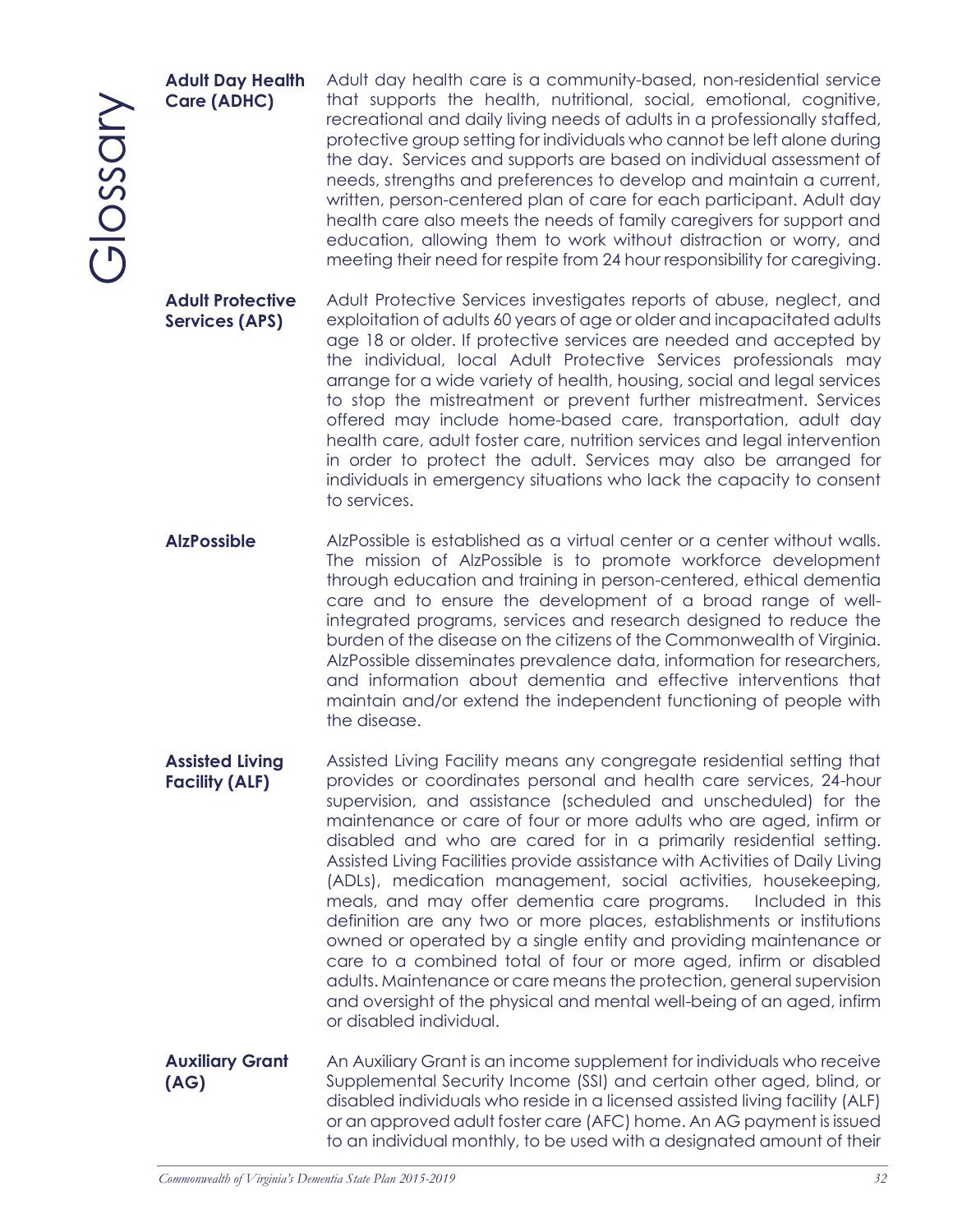monthly income to pay an ALF or AFC a maximum monthly rate. This rate is determined by the Virginia General Assembly and is adjusted periodically. The AG Program is 80 percent state funded and 20 percent locally funded and is administered by the Virginia Department for Aging and Rehabilitative Services. It is only for individuals who reside in an ALF licensed by the Virginia Department of Social Services' Division of Licensing Programs or in an AFC home approved by their local department of social services.

**Behavioral and Psychological Symptoms of Dementia (BPSD)** Describes the range of non-cognitive symptoms that often occur or manifest with dementia. These symptoms include, but are not limited to, apathy, verbal and physical aggression, agitation, wandering, decreased inhibition, anxiety, hallucinations and delusions, sleep disturbances, irritability, and depression.

**Behavioral Risk Factor Surveillance System (BRFSS)** The Virginia BRFSS is an annual survey of Virginia's adult population about individual behaviors that relate to chronic disease and injury. The BRFSS is the primary source of state-based information on health risk behaviors among adult populations.

- **Caregiver** The term caregiver refers to anyone who provides assistance to someone else who is, in some degree, incapacitated and needs help. Informal caregiver and family caregiver are terms that refer to unpaid individuals such as family members, friends and neighbors who provide care. These individuals can be primary or secondary caregivers, full time or part time, and can live with the person being cared for or live separately.
- **Culture Change** Culture change is the common name given to the national movement for the transformation of long-term care services, based on persondirected values and practices where the voices of those receiving services and those working with them are considered and respected. Core person-directed values are choice, dignity, respect, selfdetermination and purposeful living.
- **Cultural Competence** Cultural competence is the application of skills and knowledge to effectively deliver services to culturally diverse individuals by tailoring programs and interventions to their behaviors, beliefs, values and linguistic needs. Professionals who exhibit cultural competence work successfully with persons from varying cultures because they demonstrate understanding and respect of their unique background, keeping in mind these differences when providing education and planning, implementing and evaluating programs.
- **Dementia-Capable** Dementia-capable indicates the attribute of being tailor-made to the unique needs of persons with dementia stemming from conditions such as Alzheimer's disease and related disorders, and their caregivers. A dementia-capable system: 1) identifies those with a possible dementia and recommends follow up with a physician or other trained professional; 2) ensures that the staff they encounter have appropriate training, understand the unique needs and the services available as well as knowledge of how to communicate with them; and 3) provides quality, person-centered services that help them remain independent and safe in their communities. A dementia-capable system also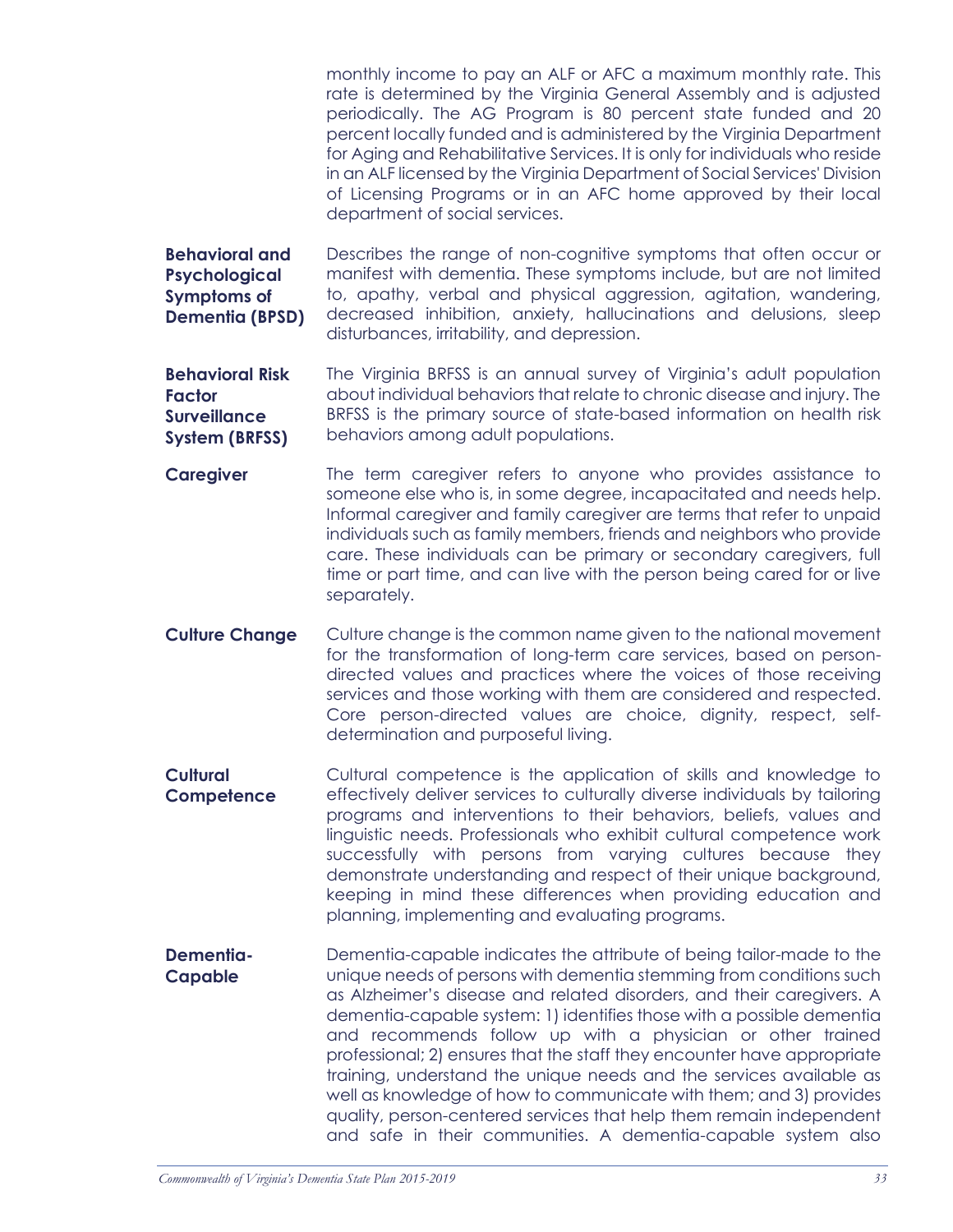involves family caregivers when they are available and it is appropriate.

**Elderly or Disabled with Consumer Direction (EDCD) Waiver** The EDCD Waiver serves as an alternative to nursing facility care for the elderly and persons of all ages with disabilities. The individual may receive this service through a service provider or through consumer direction in which he or she directs his or her own care, or a parent, spouse, adult child or other responsible adult can direct care on behalf of the individual. Services include adult day health care, medication monitoring, personal care (agency and consumer-directed), personal emergency response system (PERS), respite care (agency and consumer-directed), transition coordination, and translational services.

- **Evidence-Based** Based on research. Evidence-based programming translates tested program models or interventions into practical, effective programs that can provide proven health benefits to participants. When an evidence-based program is implemented with fidelity, there is proof that the program works.
- **Evidence-Informed** Reflects the deliberate and systematic use of the best available evidence. This is combined with a distillation of the experience of experts where that evidence is not available, to inform clinical decision-making and evaluation, program development and policy creation.
- **Formal Caregiver** Professionals or paraprofessionals who are paid in exchange for providing care.

**Home and Community Based Services (HCBS)** Assistance provided to individuals so they can remain in their homes and communities. Services could include case management, adult day health care, homemaker, home health, personal care, respite care, as well as other related activities.

- **Hospice Care** Hospice care is designed to give person-centered, supportive care to people in the final phase of a terminal illness and focus on comfort and quality of life, rather than cure. The goal is to enable patients to be comfortable and free of pain, so that they live each day as fully as possible. Hospice programs generally are home-based, but they sometimes provide services away from home–in freestanding facilities, in nursing homes, or within hospitals. The philosophy of hospice is to provide support for the patient's emotional, social, and spiritual needs as well as medical symptoms as part of treating the whole person.
- **Informal Caregiver** Individuals, usually family members, friends, neighbors or volunteers who provide unpaid care.
- **Interdisciplinary Memory Assessment Clinic** These clinics have multi-disciplinary teams that provide a comprehensive dementia assessment and diagnosis, continuing care for individuals diagnosed with dementia, access to support groups, and opportunities to join clinical trials.
- **Long-Term Care** Long-term care encompasses a variety of services that includes medical and non-medical care to people who have a chronic illness or disability. Long-term care helps meet health or personal needs. Most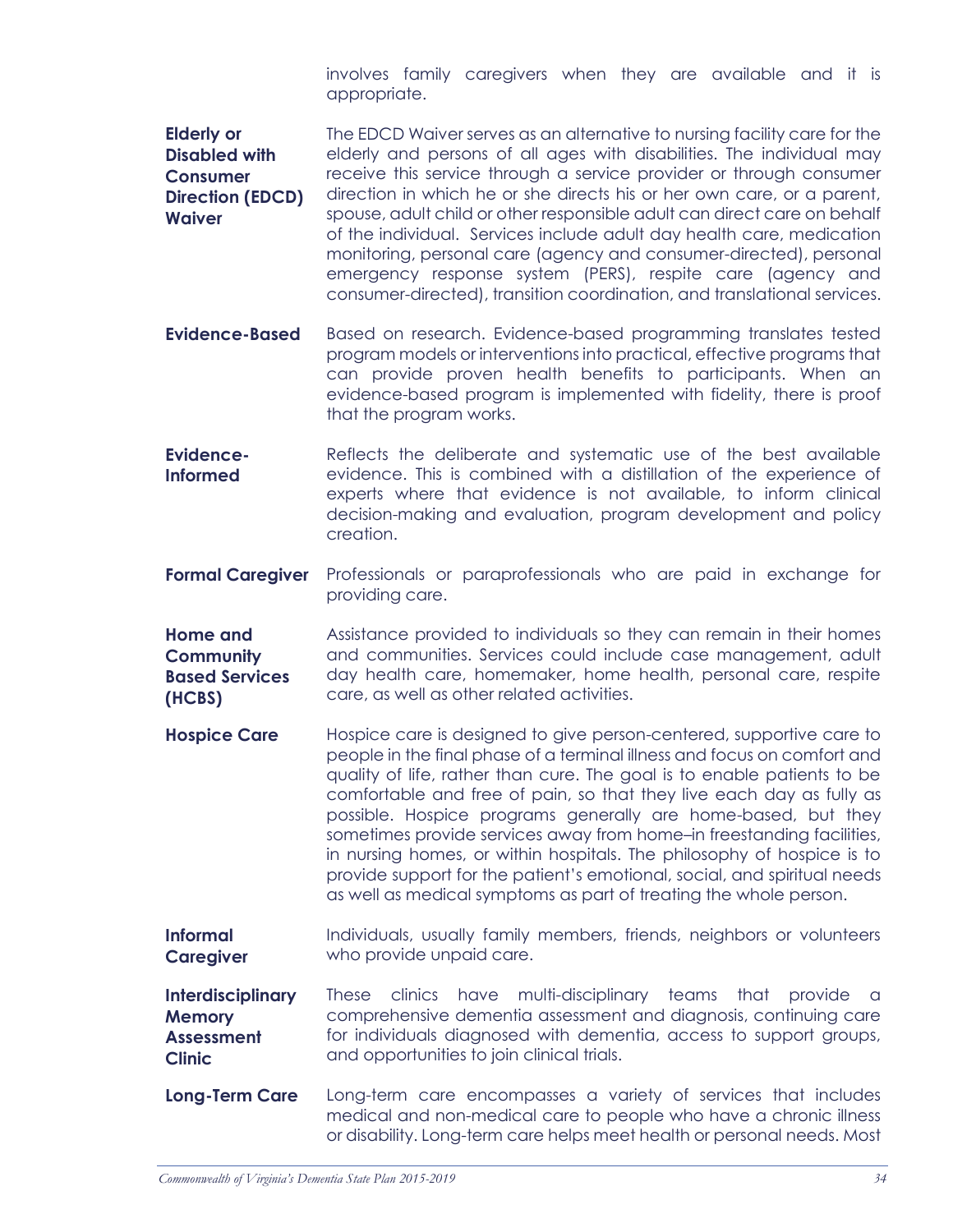long-term care is to assist people with support services such as activities of daily living like dressing, bathing, and using the bathroom. Long-term care can be provided at home, in the community, in assisted living or in nursing homes.

- **Medicaid** Medicaid is a joint federal-state program. Medicaid is health insurance available to certain people and families who have limited income and resources. Eligibility may also depend on how old you are and whether you are pregnant, whether you are blind or have other disabilities, and whether you are a U.S. citizen or a lawfully admitted immigrant. People with Medicaid may also get coverage for services such as nursing home care and waiver services.
- **Medicaid Waivers** Medicaid Waivers were developed to encourage people with disabilities and the elderly to access services in their homes and communities. Medicaid Waivers provide funding to serve people who are eligible for long-term care in institutions such as hospitals, nursing facilities, and intermediate-care facilities. Through Medicaid Waivers, states can "waive" certain requirements including the requirement that individuals live in institutions in order to receive Medicaid funding.
- **Medicare** Medicare is the federal health insurance program for people who are 65 or older, certain younger people with disabilities, and people with End-Stage Renal Disease (permanent kidney failure requiring dialysis or a transplant, sometimes called ESRD). The different parts of Medicare help cover specific services. Part A covers inpatient hospital stays, care in a skilled nursing facility, hospice care, and some home health care. Part B covers certain doctors' services, outpatient care, medical supplies, and preventive services. Part C services as a type of Medicare health plan offered by a private company that contracts with Medicare to provide you with all your Part A and Part B benefits. Lastly, Part D adds prescription drug coverage to the offerings.
- **Olmstead v. L.C.** The United States Supreme Court decided in an Opinion issued on June 22, 1999, that a State is required under Title II of the Americans with Disabilities Act (ADA), 42 U.S.C. § 12132, to provide community-based treatment for persons with mental disabilities 1) when the State's treatment professionals determine that such placement is appropriate, 2) the affected persons do not oppose such placement, and 3) the placement can be reasonably accommodated, taking into account the resources available to the State and the needs of others with disabilities. The Court further stated that nothing in the ADA or its implementing regulations requires community placements for persons unable to handle or benefit from community settings.
- **Optimal Aging Theory** Optimal aging is the capacity to function across many domains physical, functional, cognitive, emotional, social, and spiritual – to one's satisfaction and in spite of one's medical conditions.
- **Person-Centered Care** It empowers staff to be a resident advocate and honors each person's dignity, rights, self-respect, and independence. It allows individuals to make choices, and requires staff to respect the wishes of the individual receiving services. It requires involving them in decision making process, giving them the control of their life.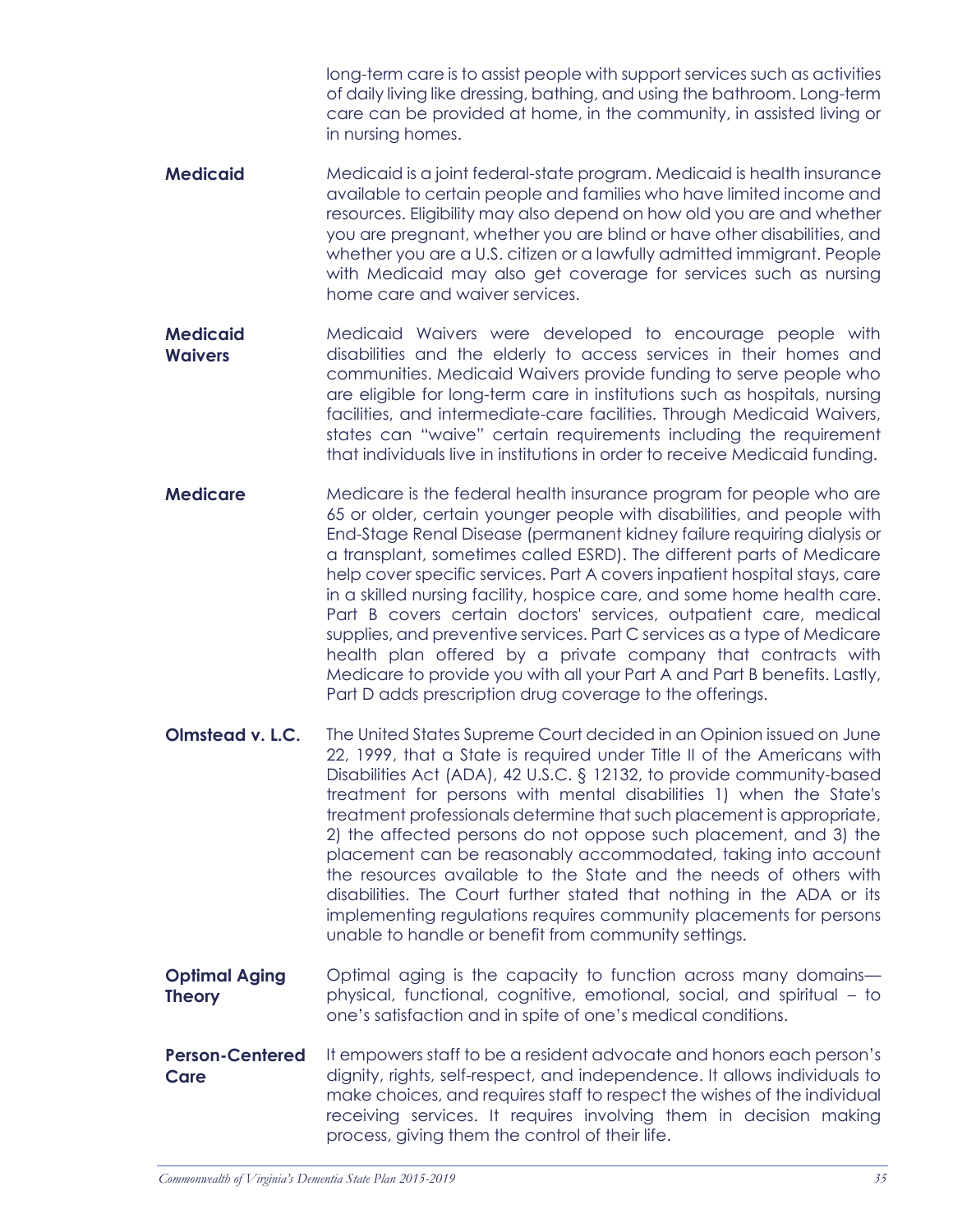| Program of All-<br><b>Inclusive Care</b><br>for the Elderly<br>(PACE) | PACE provides the following services: adult day health care, home<br>health care, hospital patient care, meals, nursing facility care,<br>nutritional counseling, outpatient medical services, personal care,<br>prescribed medications, primary/specialty care, nursing, respite care,<br>social services, transportation, and all other Medicare and Medicaid<br>services. Recipients must meet the following criteria: at least 55 years of<br>age; reside in a PACE provider area; be eligible for Nursing Home Care;<br>be screened and assessed by the PACE team; have a safe service<br>plan; and have an income equal to or less than 300% of Social Security<br>Income. |
|-----------------------------------------------------------------------|----------------------------------------------------------------------------------------------------------------------------------------------------------------------------------------------------------------------------------------------------------------------------------------------------------------------------------------------------------------------------------------------------------------------------------------------------------------------------------------------------------------------------------------------------------------------------------------------------------------------------------------------------------------------------------|
| <b>Respite Care</b>                                                   | Respite care is the provision of short-term, intermittent, temporary relief<br>to those who are caring for family members who might otherwise<br>require permanent placement in a facility outside the home. Respite<br>programs provide planned short-term and time-limited breaks for<br>families and other unpaid care givers.                                                                                                                                                                                                                                                                                                                                                |
| <b>Nursing Facility</b>                                               | Nursing facilities, also known as nursing homes, provide housing, meals,<br>skilled and intensive medical care, personal care, social services, and<br>social activities to people who have physical or behavioral conditions<br>that prevent them from living alone. Medicare and private insurance<br>typically cover short-term nursing home stays for skilled care needs, but<br>they do not cover long-term stays.                                                                                                                                                                                                                                                          |
| <b>Stress and</b><br><b>Coping Theory</b>                             | The Stress and Coping Theory asserts that adaptive behavior occurs<br>primarily in response to stress, defined as problems or hardships that<br>threaten an individual's well-being.                                                                                                                                                                                                                                                                                                                                                                                                                                                                                             |

**Translational Research** Taking the findings from basic science and applying them to enhance the health of humans, particularly through the development and implementation of treatment options.